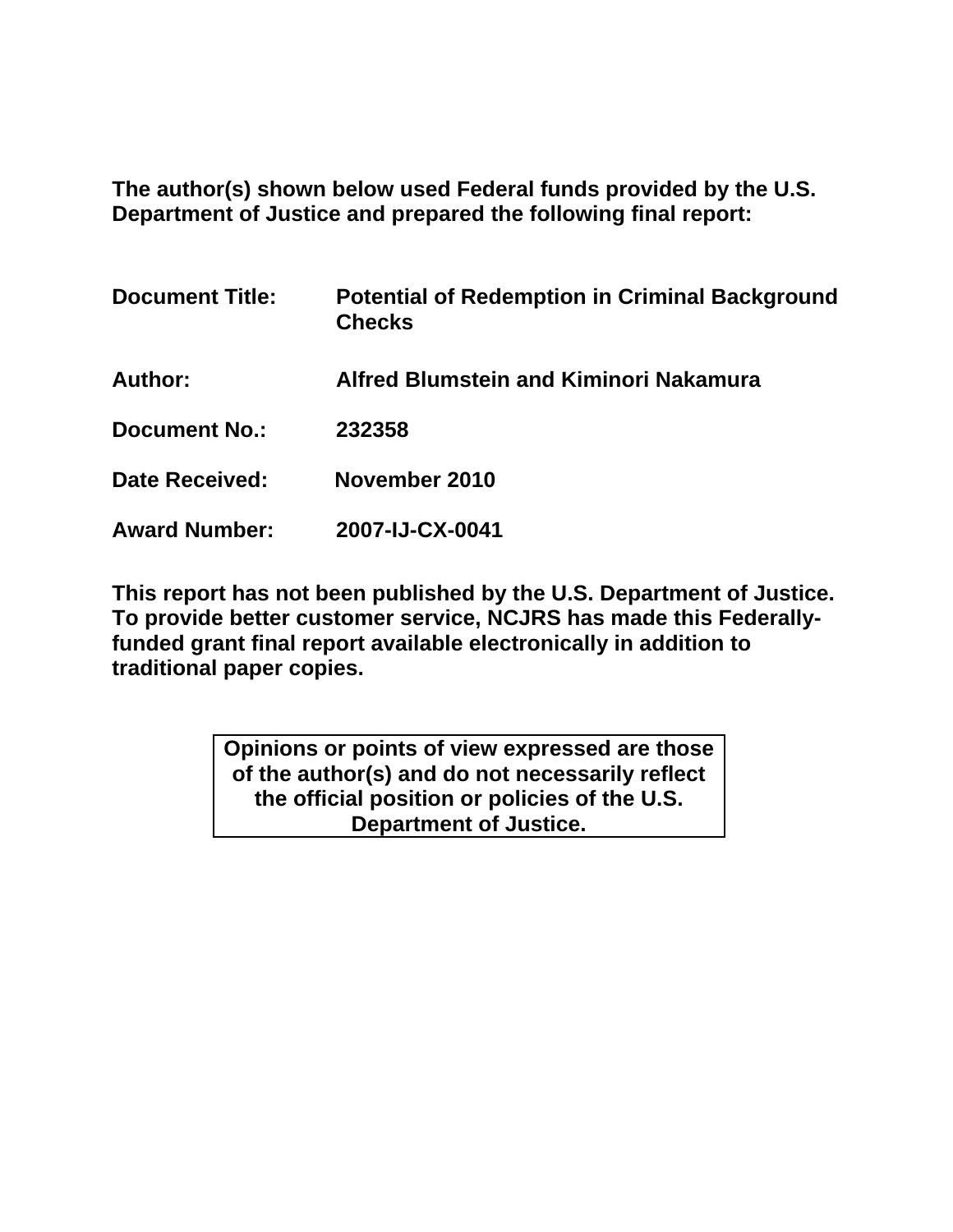# Potential of Redemption in Criminal Background Checks:

Final Report to the National Institute of Justice, Grant Number 2007-IJ-CX-0041

Alfred Blumstein

Kiminori Nakamura

Carnegie Mellon University

Revised: September 2010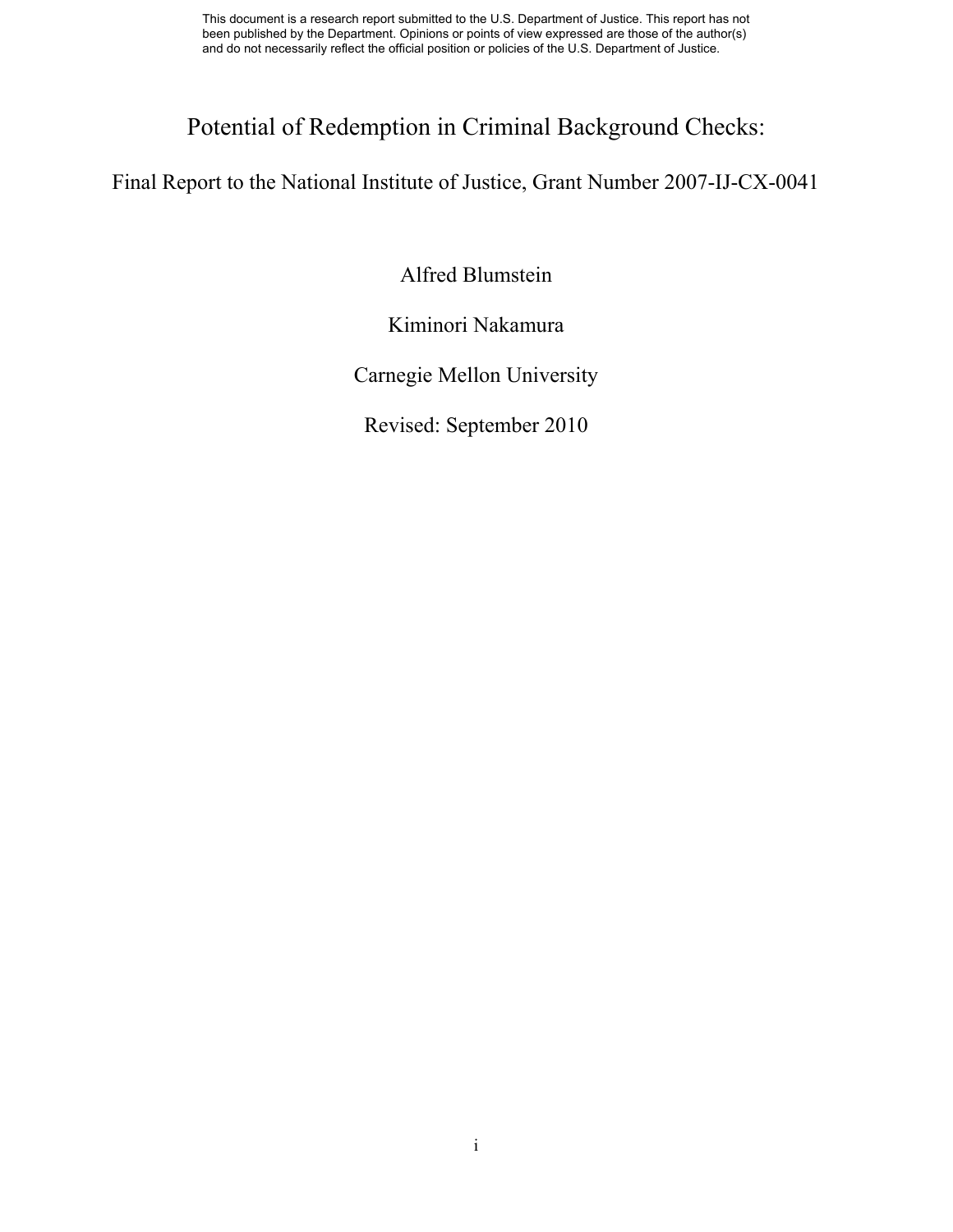### **INTRODUCTION**

### **Motivation**

Background checking, especially checking of criminal-history records, is becoming increasingly ubiquitous in the U.S. Recent advances in information technology and growing concern about employer liability have combined to increase the demand for such background checks. Also, a large number of individual criminal records have accumulated and been computerized in state repositories and commercial databases. As a result, many people who have made mistakes in their youthful past, but have since lived a law-abiding life face hardships in finding  $employment.<sup>1</sup>$  $employment.<sup>1</sup>$  $employment.<sup>1</sup>$ 

The concern is evidenced by the report from the Attorney General sent to Congress in June, 2006 on criminal history background checks (U.S. Department of Justice, 2006). In the report, there is a recommendation for time limits on the relevancy of criminal records, which reflects the fact that the potentially lasting effect of criminal records is a common concern among many governmental and legal entities that have a say in this issue. Such entities include the U.S. Equal Employment Opportunity Commission (EEOC), which is concerned about discrimination based on criminal records because those with criminal records are disproportionately racial/ethnic minorities.<sup>[2](#page-2-1)</sup> The American Bar Association (ABA) is also concerned about the negative lasting effect of criminal records in employment settings. Both these organizations are taking an initiative to broaden the discussion about the problem of the way in which criminal

<span id="page-2-0"></span><sup>&</sup>lt;sup>1</sup> The concern has been raised at least since the 1970s (Maltz, 1976; Westin and Baker, 1972).

<span id="page-2-1"></span><sup>&</sup>lt;sup>2</sup> For example, see here: http://www.eeoc.gov/abouteeoc/meetings/11-20-08/index.html.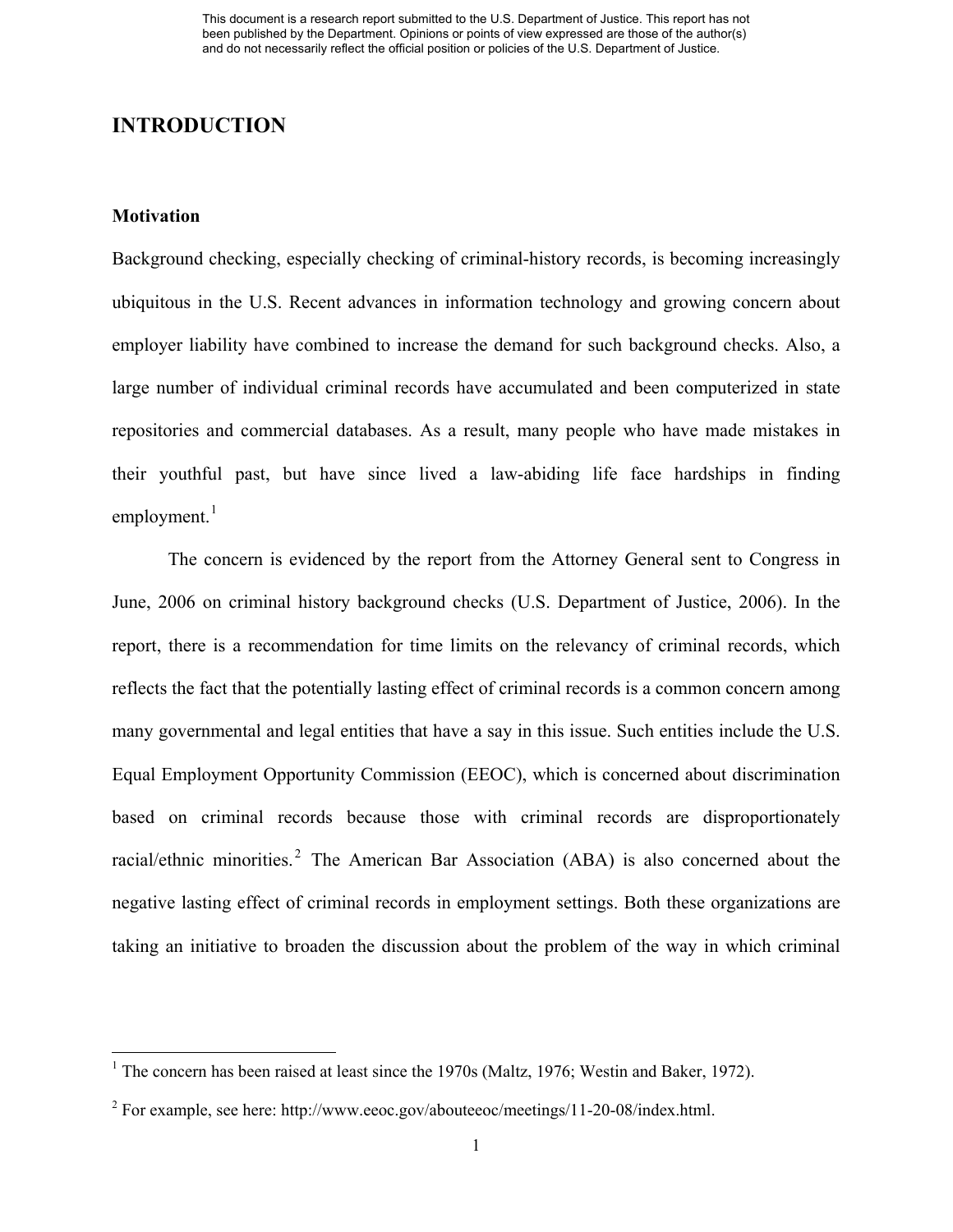records are currently used and to address how to regulate the use of criminal records, including a time limit on their relevancy.<sup>[3](#page-3-0)</sup>

It is our goal in this project to provide guidance on the possibility of "redemption," (which we define as the process of lifting the burden of the prior record), and to provide guidance on how one may estimate when such redemption is appropriate. Numerous studies have shown in the past that recidivism probability declines with time "clean," so there is some point in time when a person with a criminal record who remained free of further contact with the criminal justice system is of no greater risk than any counterpart, an indication of redemption from the mark of an offender. We henceforth call this time point "redemption time."

The following sections discuss the recent trends about the practice of criminal background checking, particularly by employers, and the volume of computerized criminal records that are available for such background checks. They also address the problem of the lack of guidelines that could help employers understand how the "age" of a criminal record relates to the level of risk of a new crime. By discussing the trends, we demonstrate that the problem of redemption is a pressing public concern, and that empirically based guidance on redemption is urgently needed.

#### **Prevalence of Criminal Background Checking**

With the recent advancement in information technology and the Internet, individuals' criminal records have never been more easily accessible. The background-check industry is burgeoning. There are numerous companies that acquire and compile criminal justice information obtained from the police and the courts and assemble a database for commercial purposes (Barada, 1998; Munro, 2002). SEARCH (the National Consortium for Justice Information and Statistics) reports

<span id="page-3-0"></span><sup>&</sup>lt;sup>3</sup> For example, see here: http://www.abanet.org/abanet/media/release/news\_release.cfm?releaseid=234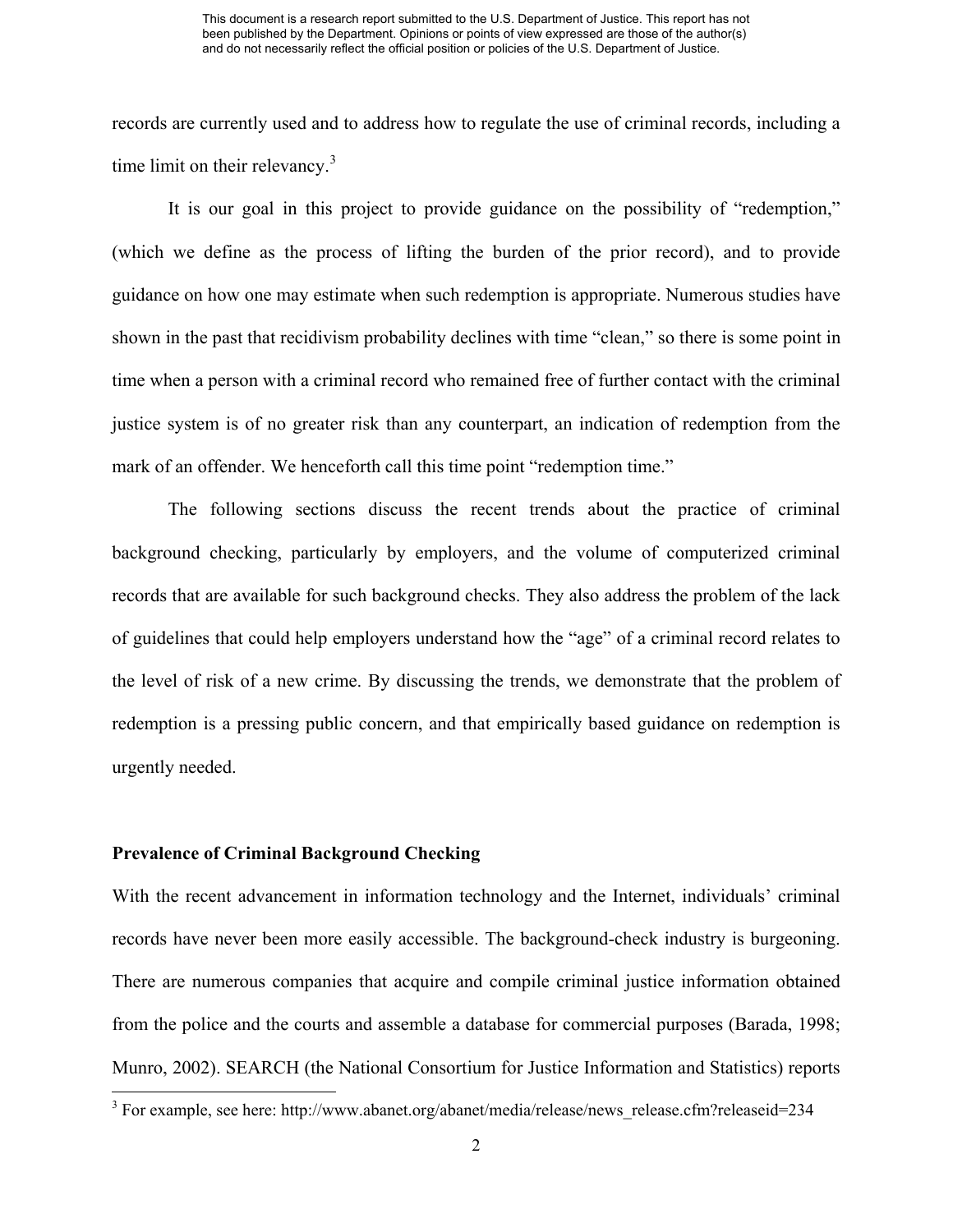that, "in addition to a few large industry players, there are hundreds, perhaps even thousands, of regional and local companies" that compile and/or sell criminal justice information to the end users (SEARCH, 2005: 7). They provide background-check services to private employers at their convenience in a timely manner at decreasing costs (SEARCH, 2005). A recent survey of firms from multiple cities in the U.S. reveals that about 50 percent check the criminal background of job applicants (Holzer, Raphael, and Stoll, 2004). Surveys on human resource professionals indicate that 80-90 percent of large employers in the U.S. now run criminal background checks on their prospective employees (Society for Human Resource Management, 2004, 2010).

Some employers may conduct criminal background checks on job applicants voluntarily to identify those who may commit criminal acts in the workplace in order to minimize loss and legal liability of negligent hiring that could result from such acts (Bushway, 1998).<sup>[4](#page-4-0)</sup> For some job positions involving vulnerable populations, such as children and the elderly, laws require employers to conduct such background checks (Hahn, 1991). In addition, employers may use criminal history records to assess character flaws such as lack of honesty and trustworthiness (Kurlychek, Brame, and Bushway, 2007; Pager, 2007). Also, occupational licensing laws could disqualify many individuals based on the requirement of "good moral character" (Harris and Keller, 200[5](#page-4-1); May, 1995).<sup>5</sup> As the use of criminal background checks by employers has become widespread, criminal records could have lingering effects on employment prospects as "invisible punishment" or collateral consequences of contact with the criminal justice system (Travis,

<span id="page-4-0"></span><sup>&</sup>lt;sup>4</sup> Criminal background checking is viewed as a routine practice by human resource professionals (Levashina and Campion, 2009).

<span id="page-4-1"></span><sup>&</sup>lt;sup>5</sup> We do not elaborate more on employers' concern over whether a criminal record signals a lack of good character. The investigation of such considerations and its relationship with time clean warrant future research on employer judgments.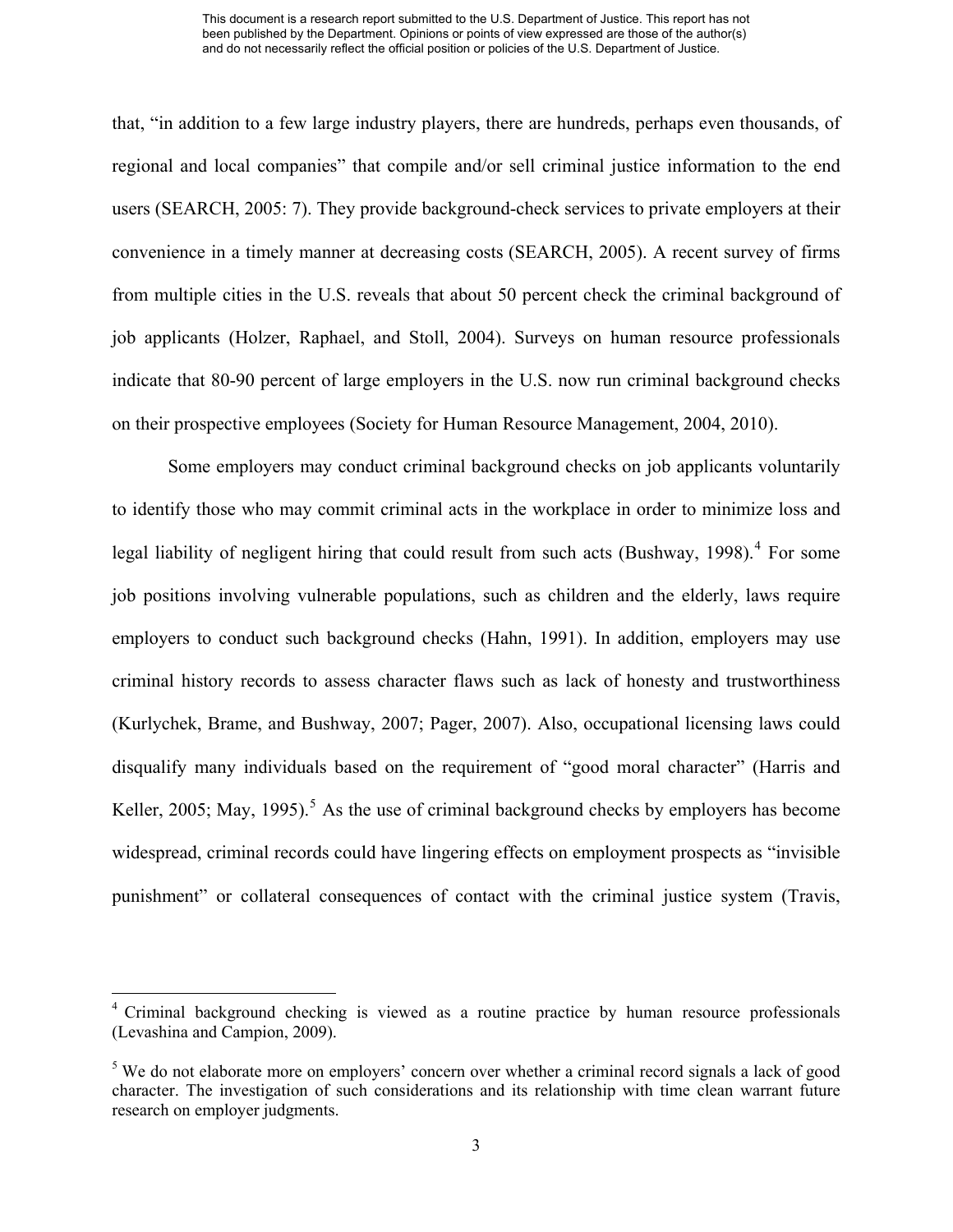2002).<sup>[6](#page-5-0)</sup> Many employers show considerable reluctance to hire individuals with criminal records (Holzer, Raphael, and Stoll, 2003; Pager, 2003; Schwartz and Skolnick, 1962; Holzer, Raphael, and Stoll,  $2004$ ;<sup>[7](#page-5-1)</sup> others have shown the relationship between criminal records and poorer employment prospects (Bushway, 1998; Grogger, 1995; Nagin and Waldfogel, 1995; Western et al., 2001).

### **Prevalence of Criminal Records**

In 2007, according to the Uniform Crime Report (UCR), law enforcement agencies across the U.S. made over 14 million arrests (Federal Bureau of Investigation, 2008). On December 31, 2006, over 81 million criminal-history records were in the state criminal-history repositories (Bureau of Justice Statistics, 200[8](#page-5-2)).<sup>8</sup> The increasing automation of criminal history records in the repositories has increased the number of records that are electronically accessible. At the end of 2006, about 91 percent of the records were automated (Bureau of Justice Statistics, 2008).

Prior research suggests that the general public's chance of being arrested in their life time is rather high. Over forty years ago, it was estimated that fifty percent of the U.S. male population would be arrested for a non-traffic offense sometime in their lifetime (Christensen, 1967). More recently, Uggen, Manza, and Thompson (2006) estimated that by 2004, there were

<span id="page-5-0"></span><sup>&</sup>lt;sup>6</sup> Collateral consequences of contact with the criminal justice system occur mostly outside the public view and affect ex-offenders beyond the imposed sentences (Travis, 2002: 16). They include restrictions on professional and occupational licensing, which are possibly important means for ex-offenders to increase their employment opportunities. The occupations that are affected by the restrictions range from health care, nursing, and education, to plumbing and barbering. Collateral consequences could also include denial of governmental benefits, such as welfare and public housing, termination of parental rights, and revocation or suspension of driver's licenses (Kethineni and Falcone, 2007; May, 1995; Petersilia, 2003; Samuels and Mukamal, 2004; Wheelock, 2005).

<span id="page-5-1"></span><sup>&</sup>lt;sup>7</sup> Some evidence suggests that the negative effect of criminal background checks on the hiring of exoffenders is strongest for employers who are legally required to conduct such background checks (Stoll and Bushway, 2008).

<span id="page-5-2"></span> $8$  An individual offender may have had records in multiple states.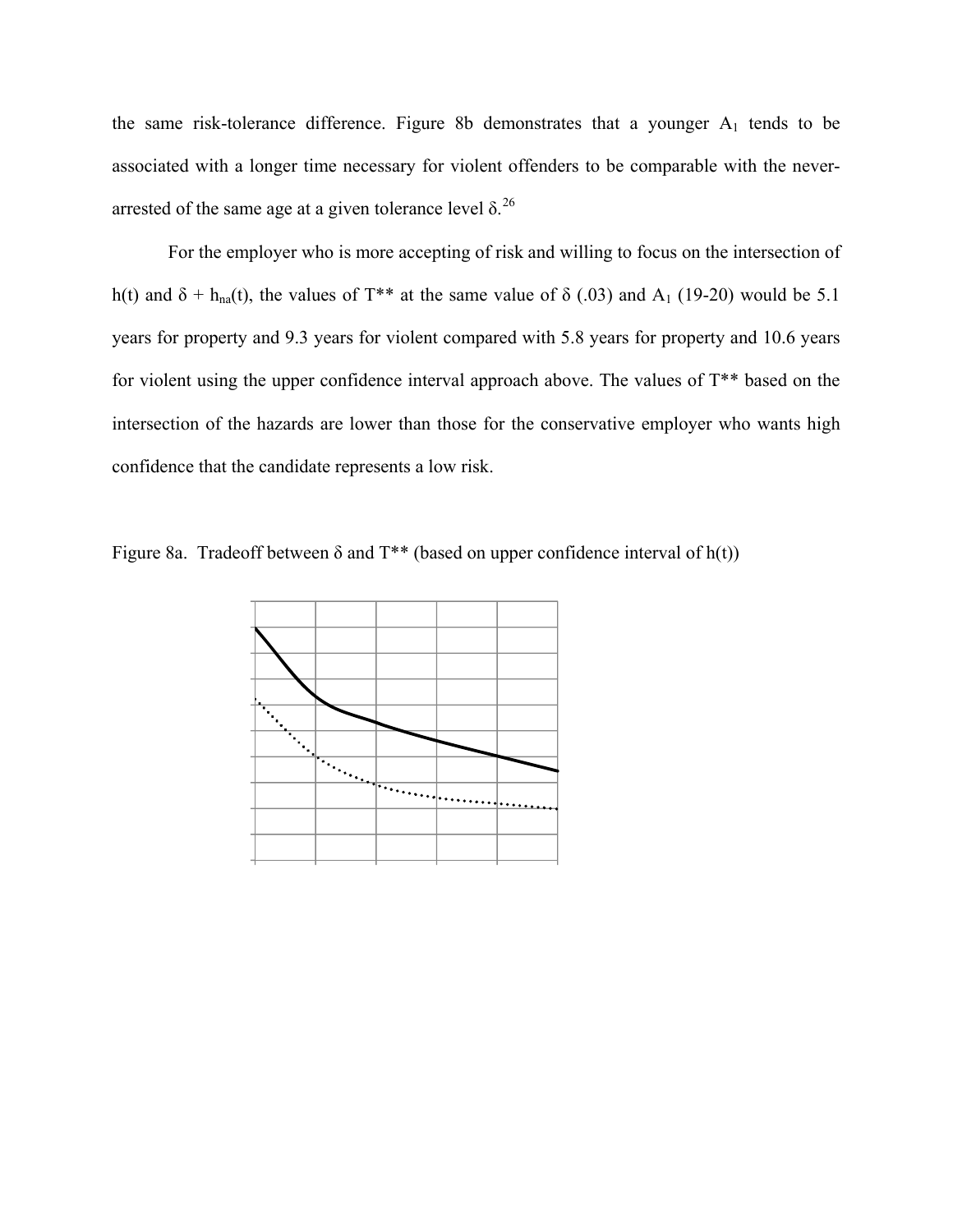

Figure 8b. Tradeoff between  $\delta$  and T<sup>\*\*</sup> (based on upper confidence interval of h(t))

### **Out-Of-State Adjustment**

In the previous sections, T\* was identified as the minimum duration of time clean in New York State for the recidivism probability to drop below the norm for New Yorkers of the same age. Also identified were approaches to estimating T\*\*, when the recidivism probability falls below any specified level compared to people who have never been arrested. It is possible, however that an individual who stayed clean in New York was arrested in another state. Thus, the estimates are lower bounds on  $T^*$  (and  $T^{**}$ ) and the associated recidivism probability. One study on the recidivism of prisoners estimated that 7.6 percent of the released prisoners were rearrested out-of-state (Langan and Levin, 2002). Another finds that, among the prisoners who were released from eleven state prisons in 1983, roughly 10 percent of them have out-of-state arrests within three years of their release (Orsagh, 1992). The presence of geographic mobility has also been shown in a study that analyzes the effect of prisons in other states on crimes within a state (Marvell and Moody, 1998). Geerken (1994) showed that not taking into account the extent of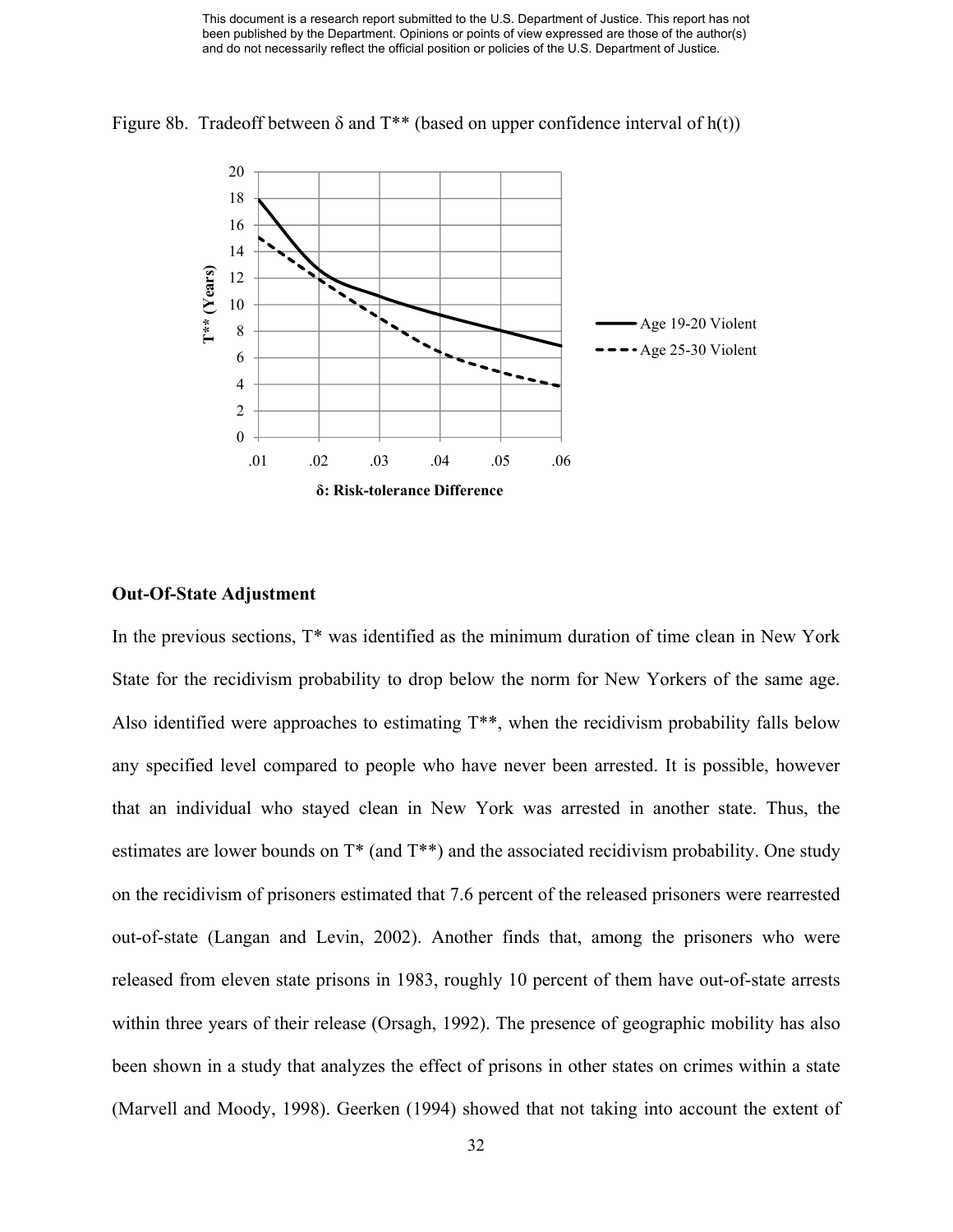out-of-state arrests would bias the relationship between arrest rates and demographic variables such as age and race.

In order to address this concern about mobility, we have approached the FBI, which maintains a national index of rap-sheet records in the Interstate Identification Index  $(III)$ .<sup>[27](#page-34-0)</sup> We can present them with identification information of the individuals who have stayed clean in New York and should be able to obtain information on their arrests elsewhere in the nation. This adjustment will raise the  $h(t)$  curve somewhat and so increase the value of  $T^*$  and  $T^{**}$ . The correction could be reasonably large for a state like New York, where the large fraction of offenders from New York City could easily commit other offenses in a neighboring state.

#### **Data**

We first select a sample of individuals from the original 1980 data and send it to the FBI. The FBI then informs us of the national criminal-history records of the sampled individuals, which include the crime events that occur in New York as well as those that occur elsewhere. We have obtained a sample of national criminal records of about 260 individuals. Due to confidentiality issues, the sample only consists of individuals whose first arrest in 1980 is unsealed. About 20 percent of the sampled individuals submitted to the FBI have a second arrest after 5 years of their first arrest, according to the New York records. Their FBI records confirmed that almost all of them indeed remained arrest free (both inside and outside of New York) until their NY second arrest. Given this finding, we obtained a follow-up larger sample of national criminal records from the FBI (approximately 1900 individuals), who appear to have no second arrest according to the New York records. Most of the FBI records were sent to us electronically in a PDF format, which were first converted to a text file and then were reformatted in an Excel file to be ready for

<span id="page-34-0"></span> $27$  The access to the FBI national criminal records was contingent upon our grant from NIJ.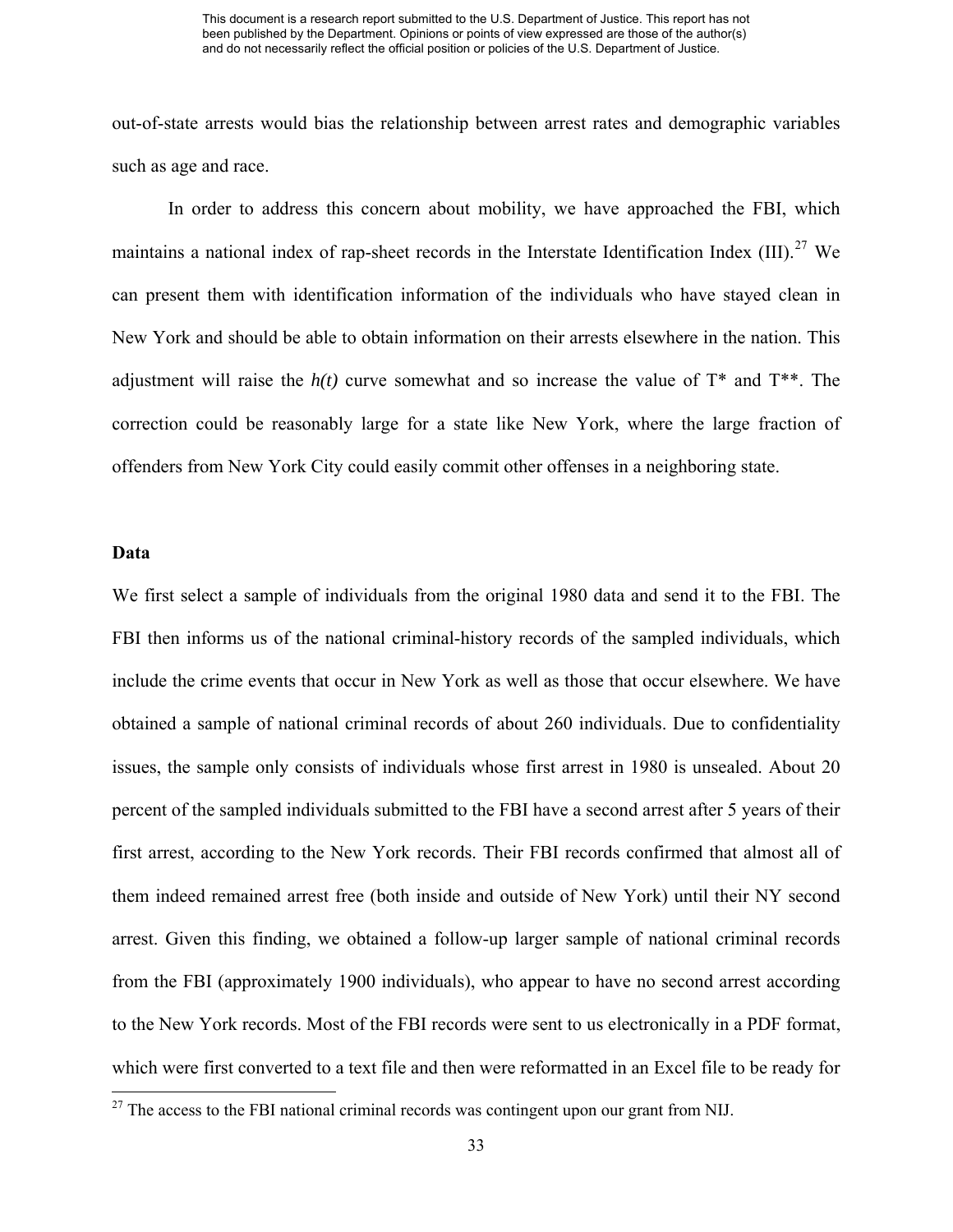analysis. The rest of the records were in paper form, which were entered into an Excel file manually.

#### **Approach**

Using the national arrest histories from the FBI, the hazard estimate can account for the occurrence of the out-of-state arrests in the following two steps: first, suppose that a variable  $I_{\text{OutNY}}$  is an indicator (0/1) of whether an individual has an out-of-state arrest at some time point. It can be modeled as a Bernoulli variable with the parameter,  $p =$  the probability of having an out-of-state second arrest at some point in time after the first arrest. p is given by the proportion of the FBI sample with an out-of-state second arrest. Second, given  $I_{\text{OutNY}} = 1$  (the out-of-state arrest is present), the distribution of the time to the second arrest is approximated by the histogram of the time to the second arrest of the FBI sample who have an out-of-state second arrest.[28](#page-35-0)

#### **Results**

Figure 9 shows the hazards for A1=19-30 with and without the adjustment of out-of-state arrests outlined above. The ratio of the adjusted hazard to the non-adjusted hazard ranges from 1.1 to 2.0, generally increasing with the years since the first arrest. The consequence of the adjustment may be negligible for the estimates of T\* since the age-crime curve would intersect the hazard where the hazard is rapidly declining. The effect of the adjustment on  $T^{**}$  may be appreciable because as the time since the first arrest increases, the hazard for the never arrested becomes

<span id="page-35-0"></span> $2<sup>28</sup>$  The histogram of the time to the out-of-state second arrest is approximated by a Weibull probability density function (scale parameter= 2758.484, shape parameter= 0.898313).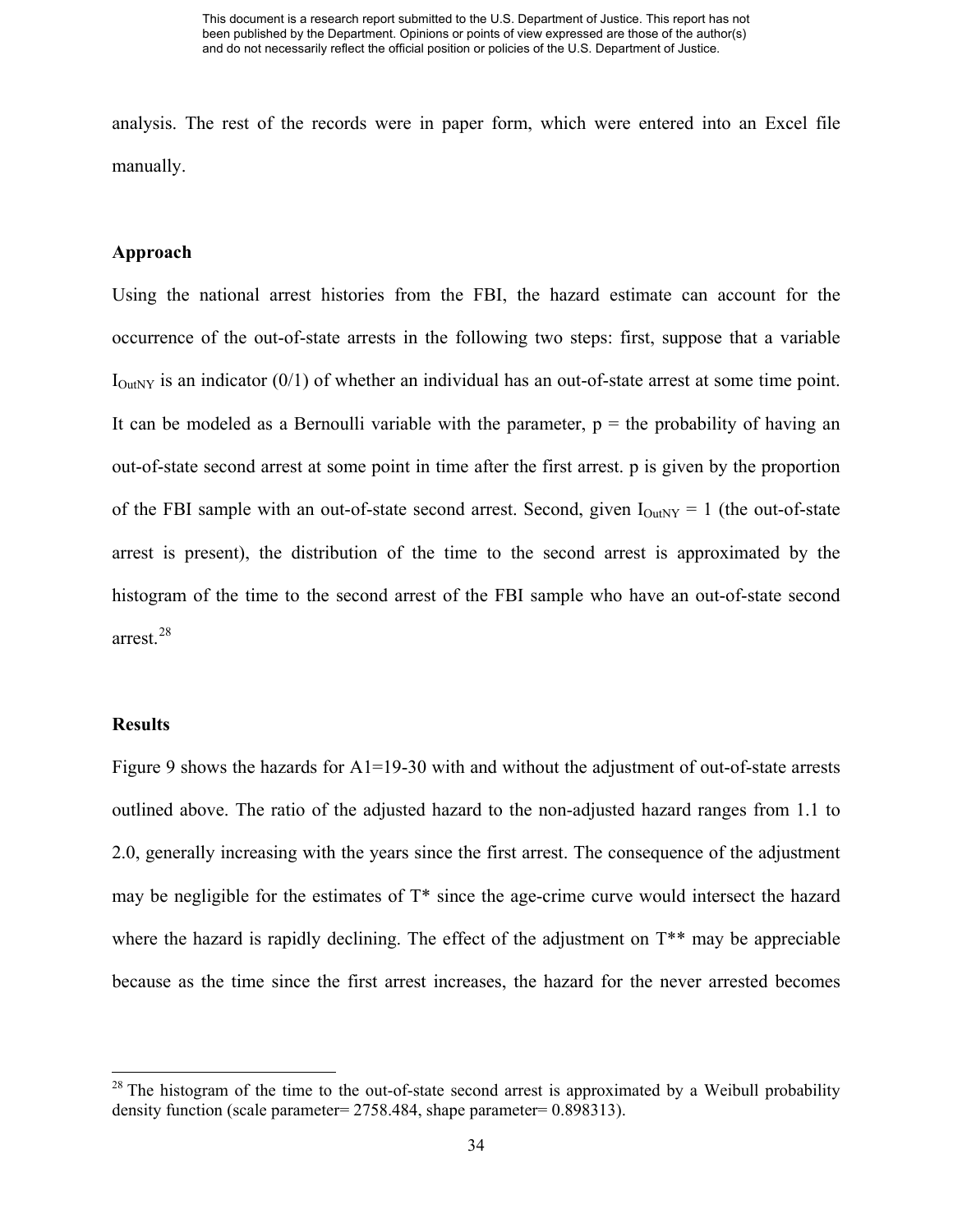close to parallel to the hazard for the redemption candidates and a small increase in the redemption candidate's hazard could result in a large increase in T\*\* estimates.



Figure 9. Hazard *h(t)*: Age 19-30 – adjusted for out-of-state arrests

## **ROBUSTNESS RE SAMPLING YEARS AND STATES**

### **Robustness across Sampling Years**

The results discussed so far are based on the analysis of the 1980 arrestee cohort, a sample of those who were arrested for the first time in 1980. Considering the dramatic swings in the levels of crime over the following 20 years, there is a possibility that the rearrest risk patterns of offenders first arrested in 1980 were different from those arrested more recently, so it is important that we generate robustness tests of the findings presented previously. To the extent that there is stability in hazard patterns across sampling years, it is possible to aggregate the datasets from different years and to estimate the hazard from the aggregated data. Employers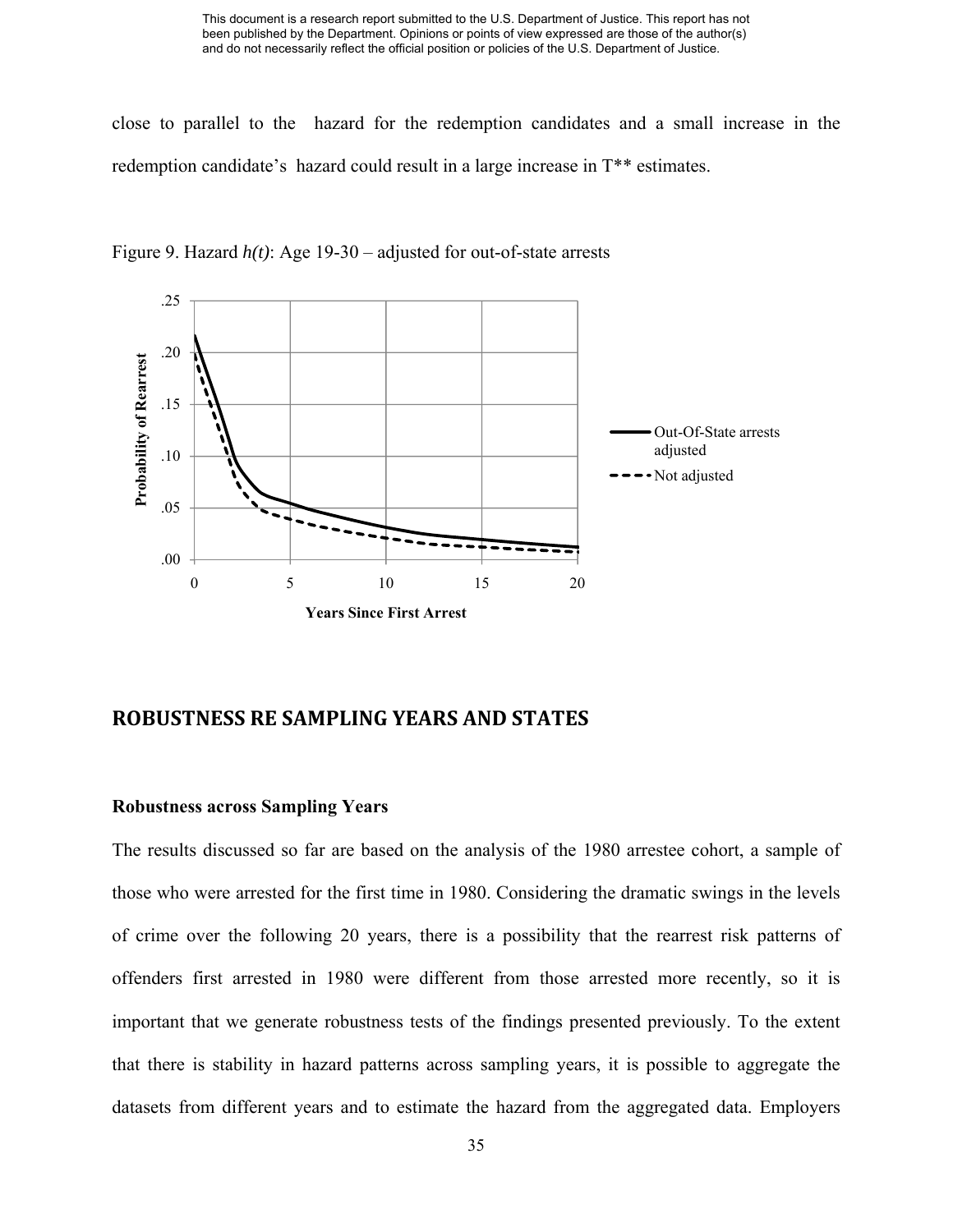must routinely consider applicants with a record of arrest that occurred, not necessarily in 1980, but in other years. The data aggregation is directly motivated by the employers' need for robust, generalized guidance on redemption times. It is also important that, if the hazard patterns are dissimilar across years, the guidance on redemption times should account for those differences.

#### **Changes in Crime Patterns over the Last Three Decades**

The period from the second half of the 1970s to the late 1990s is marked by dramatic changes in the levels of crime. The rate of violent crime started rising in the 1970s's, experienced its first peak around 1980, declined until the mid 1980s, then sharply increased to another peak in the early 1990's, and then dropped dramatically until 2000 (Bureau of Justice Statistics, 2006). During the same period, the rate of property crime has been steadily declining, whereas the rate of drug crime has been on a steady increase (Bureau of Justice Statistics, 2006).

The rise and fall of the rate of violent crime during the period between the 1970s through the mid 1980s is largely attributed to the fact that the baby boomers entered and left the high crime ages (late teens to early 20s) during the period (Blumstein and Wallman, 2006). The rise that started in the mid 1980s is most likely due to crack cocaine and the violence associated with its marketing (Blumstein 1995; Blumstein, Rivara, and Rosenfeld, 2000).

The growth of the crack markets might also be responsible for the simultaneous increase in robbery and the decrease in burglary as drug users switched from burglary to robbery in need of quick money (Baumer et al. 1998). The striking drop in the second half of the 1990s until 2000 can be a result of many factors including the shift of drug preference among youths, increased incarceration, and changes in policing strategies (Blumstein and Wallman, 2006).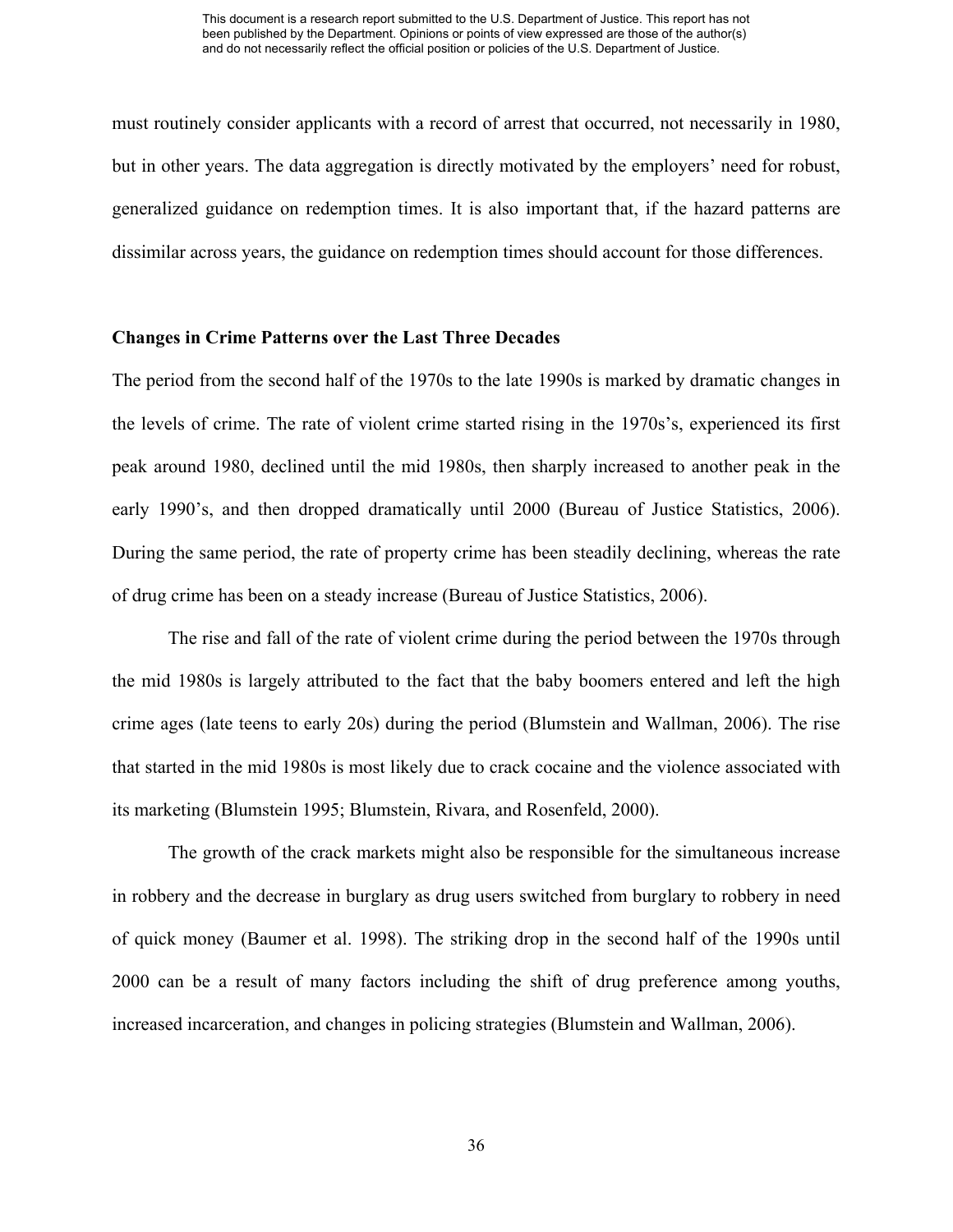The escalation of the "war on drugs" in the early 1980s dramatically shifted the focus and funding of law enforcement to drug related crimes and introduced stringent laws and policies against drug offenses, exemplified by the Rockefeller drug laws in New York. As a result, the number of arrests for drug offenses almost tripled from 1980 to 1997 (Federal Bureau of Investigation UCR, 1980-97). Between 1980 and 1990, the number of drug offenders admitted to state prisons increased roughly eightfold and the proportion of drug offenders in state prison populations tripled (Bureau of Justice Statistics, 2000). The impact of the war on drugs is long lasting, reflected by the fact that the arrest rates of drug abuse violations increased during the 1990s (Census Bureau, 2008), which contrasts with the fact that illicit drug use decreased and leveled off during that time (Department of Health and Human Services, 2002).

#### **Data**

The data we used consist of the criminal history of three cohorts of arrestees in 1980, 1985, and 1990 in New York State. Each cohort is a sample of individuals who were arrested for the first time as adults in each of the three years. Approximately 75,000, 76,000, and 74,000 individuals were recorded as experiencing their first arrest in 1980, 1985, and 1990 respectively.

#### **Results**

Figure 10 shows the hazards for A1=19-30 from the three sampling years in NY. They are reasonably close to one another, especially after about 5 years, suggesting that the overall patterns of recidivism are reasonably robust against variation in sampling years.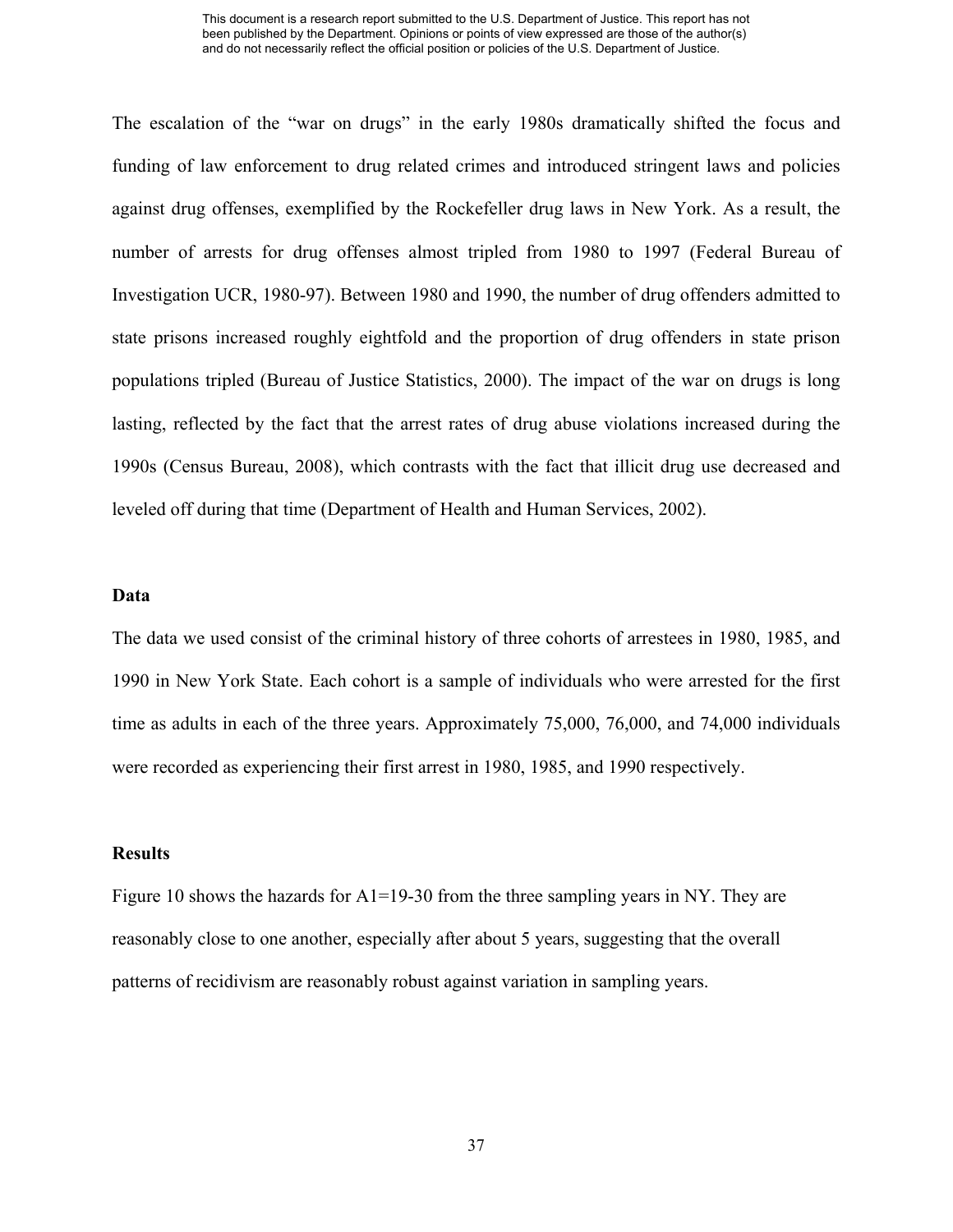

Figure 10. Hazards across three sampling years: Age 19-30

Figure 11 shows the hazards for A1=19-20, C1=violent, along with the age-crime curves for 1980, 1985, and 1990. Since the higher hazards correspond to the higher age-crime curves, the estimated T\* values for the three sampling years fall roughly within the range of 1-1.5 years. These estimates seem somewhat lower than we expected, and so will require further testing of these results. But the proximity of these estimates is encouraging regarding the robustness of redemption estimates from different sampling years.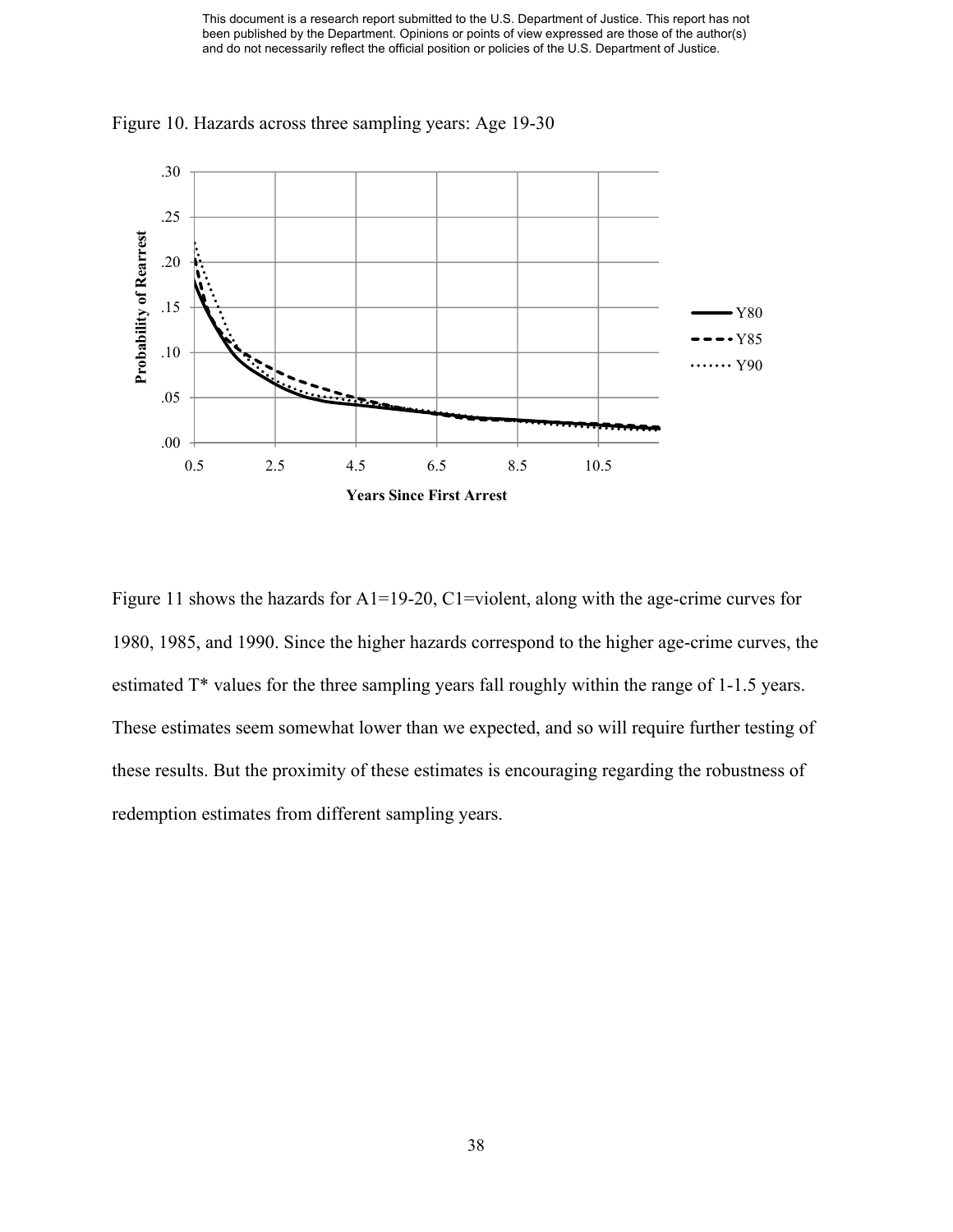

Figure 11. Hazards across three sampling years: Age 19-20, Violent Compared with the General Populations

#### **Robustness across States**

We want to perform similar robustness tests with data from different states. There is a possibility that conditions in New York, from which our 1980 data came, are different from other states. It is likely that various factors that may affect arrest rates such as policing policies and labor market conditions differ from one state to another, and so it is important that we test the robustness across states of the hazard patterns and of the estimates of  $T^*$  and  $T^{**}$  findings presented earlier. To the extent that we find similar patterns, that would be very encouraging in terms of the generalizability of our results.

#### **Data**

We have so far received rap-sheet data that are similar to the NY data from two additional states, Florida and Illinois. The main features of the data from the two states are the same as the NY data; the information about the arrests such as times and crime types of the arrests, and the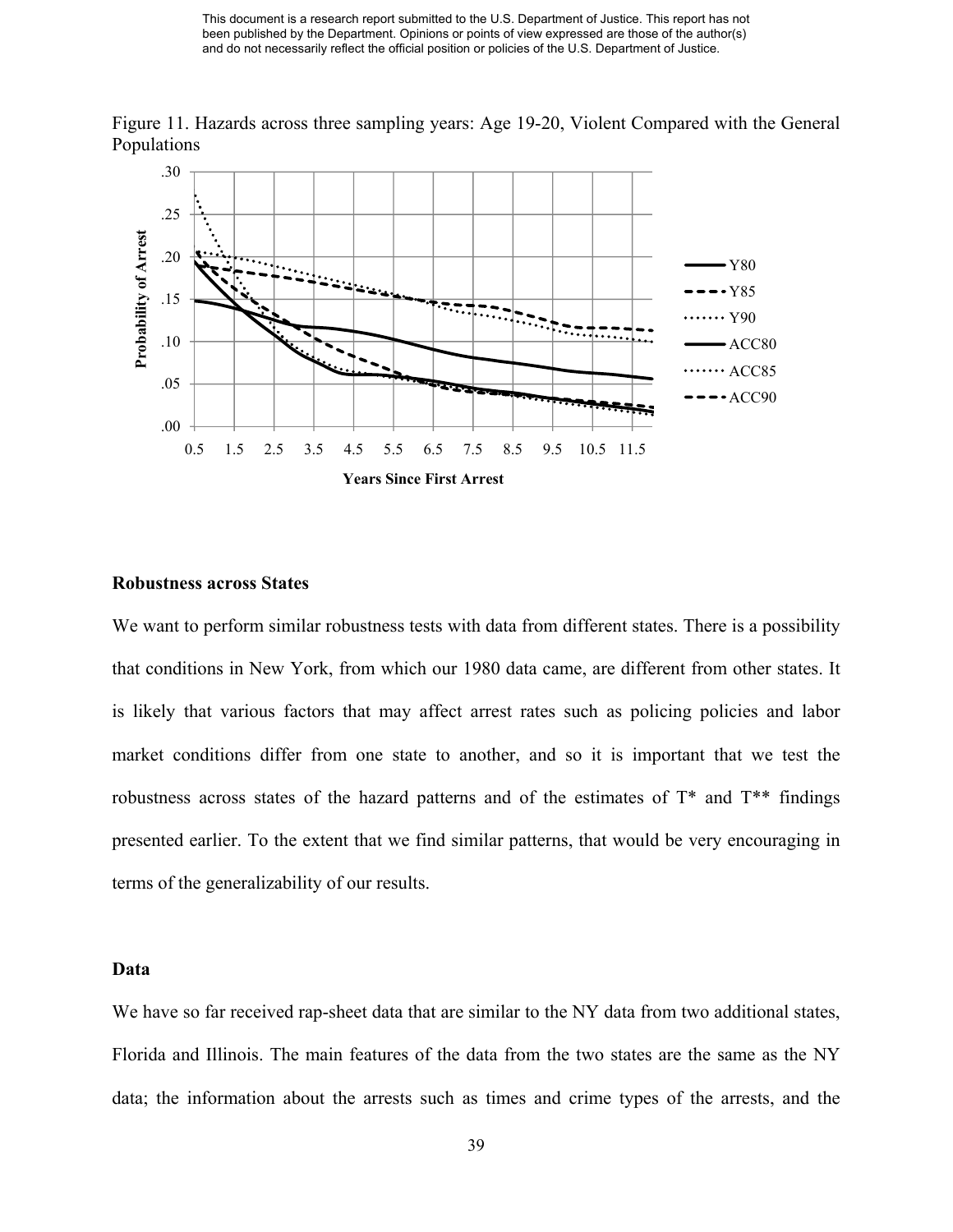information about the arrestees such as the date of birth, gender, and race. Since the data coding has been quite different in the different states, we have expended considerable effort to make the different states' data comparable. Our comparison focuses on unsealed conviction events for 1980 arrest cohorts aged 19 to 30 in the three states.

Figure 12 presents the hazards for the three states. It is clear that Florida cohort have a higher initial recidivism risk, but that all three converge very quickly so that the hazards at about t=2.5 are almost the same. Then the hazard for Illinois drops somewhat below the other two for t about 4 to 8 and the three seem to converge very closely after  $\triangleright$ 8. We are pursuing further analyses to develop better estimates of their proximity in the face of considerable random fluctuation in the individual state data.

Figure 12. Hazards for New York, Florida, and Illinois 1980 first-time arrestees who were convicted



**Years Since First Arrest**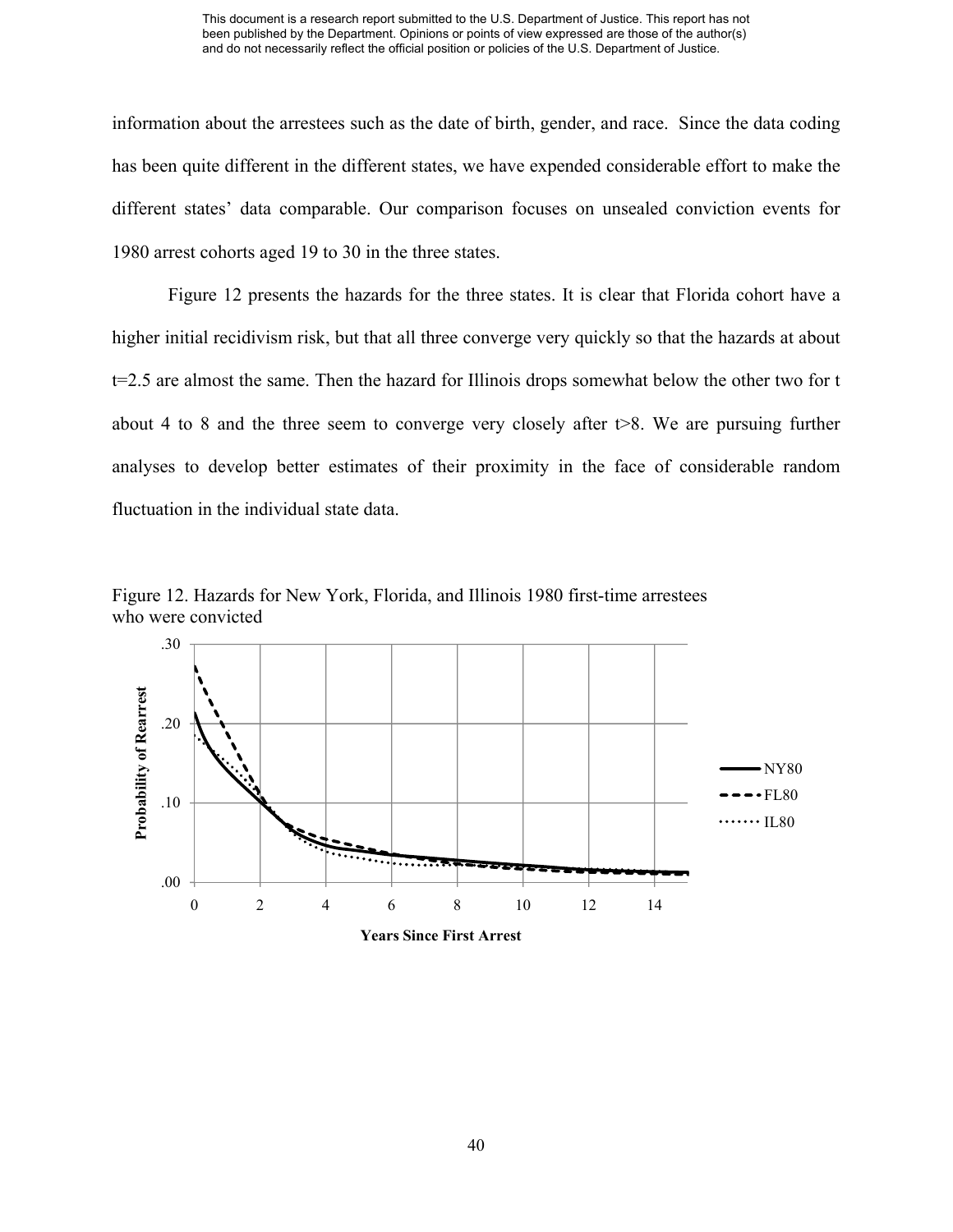## **POLICY IMPLEMENTATIONS**

#### **Users of Criminal Records**

#### **Employers**

Employers who run background checks on job applicants could be given a brief document informing them of the diminished value of records older than T\* or T\*\* years for risk assessment purposes.[29](#page-42-0) Since employers have a strong concern about liability suits, a statute could protect them from such due-diligence vulnerability in case they hire someone whose last arrest was longer ago than  $T^*$  or  $T^{**}$ .<sup>[30](#page-42-1)</sup> This would be a relief for employers who are otherwise willing to hire individuals with criminal records, and would add to the existing incentives such as Work Opportunity Tax Credit (WOTC) and Federal Bonding Program (FBP) (U.S. Department of Labor, 2010).

Such liability-protection statutes could also be applicable to employers that ask applicants about their criminal background, but would limit their inquiries to criminal involvements that occur within the last T\* or T\*\* years. This would be relevant to the concerns of the "ban the box" movement, but would stop short of prohibiting the "box".<sup>[31](#page-42-2)</sup>

<span id="page-42-0"></span><sup>&</sup>lt;sup>29</sup> Users of background checks should base their decision not only on the information about criminal history but also on information about other important factors (such as employment history, marriage, and educational attainment), and especially actions taken by the redemption candidate since the last criminalhistory event.

<span id="page-42-1"></span> $30$  Although such legal protections would most likely be welcomed by employers, their concern over possible damage to the organization's reputation would not be eliminated (Fahey, Roberts, and Engel, 2006).

<span id="page-42-2"></span> $31$  The "box" refers to a question on job applications that asks prospective employee whether they have ever been convicted of a crime. So far, the movements to "ban the box" have been largely limited to employment for city governments (Henry and Jacobs, 2007; National Employment Law Project, 2008).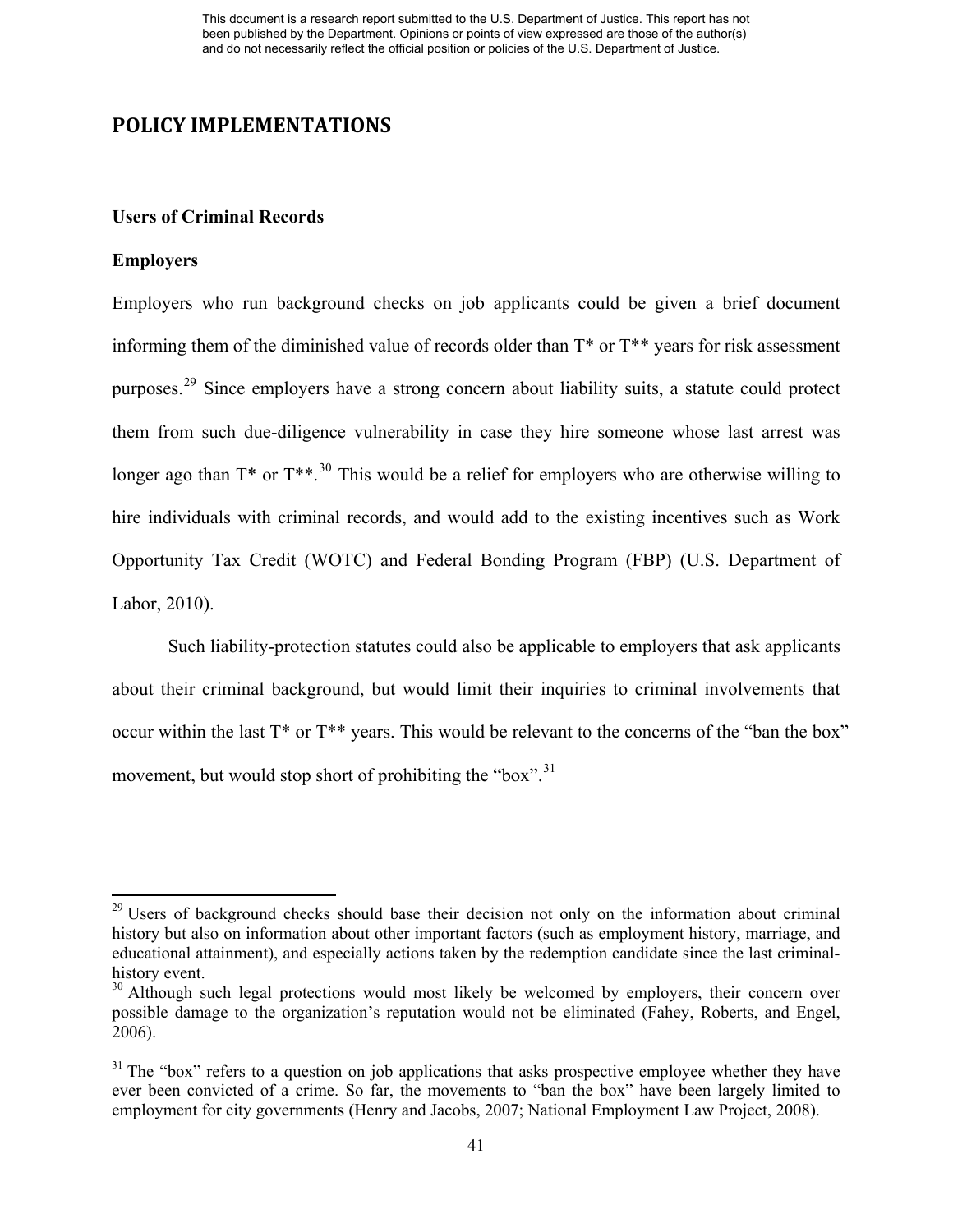### **Pardons Boards**

The governor of each state is empowered to grant a pardon as an act of clemency and forgiveness. Most typically, a pardons board reviews relevant information about the individual seeking clemency and makes a recommendation to the governor. Although the length of the law-abiding period is often considered one of the most important factors in pardon applications, it is not clear whether pardon boards have reliable guidelines as to how long a law-abiding period is long enough for the individual to be deemed appropriate for pardon.<sup>[32](#page-43-0)</sup> Despite the fact that pardons are hard to obtain, especially for the poor, pardons have a significant restorative effect that signals that the pardoned individual is rehabilitated (Love, 2003, 2010).

### **On Distributors of Criminal Records**

#### **State Repositories**

State record repositories could adopt a policy not to disseminate criminal record information older than  $T^*$  or  $T^{**}$  years. This could apply specifically to the states that make their criminal-history information publicly available on the Internet.<sup>[33](#page-43-1)</sup> States are clearly moving in the direction of making individual criminal records more publicly accessible (Jacobs, 2006). However, given the lasting consequence of disseminated records on a large number of individuals, finding means to limit the dissemination would be a realistic approach to the problem.<sup>[34](#page-43-2)</sup> The state could adopt a

<span id="page-43-0"></span> $32$  For example, in Pennsylvania, the Board of Pardons (2005: 1) publicly states that the length of time free of crime after the offense is one of the best indicators of rehabilitation that the applicant can demonstrate.

<span id="page-43-1"></span> $33$  In 2001, 13 states (of the 38 that responded to the survey) provide public access to criminal history records through the Internet (SEARCH, 2001). [Samuels and Mukamal (2004) report that 28 states allow Internet access to criminal records.]

<span id="page-43-2"></span><sup>&</sup>lt;sup>34</sup> Some employers might "statistically discriminate" based on correlating individual characteristics of a job applicant with generic covariates of criminal activity such as race and ethnicity. Presence of statistical discrimination implies that if the access to criminal records is limited, employers would infer the potential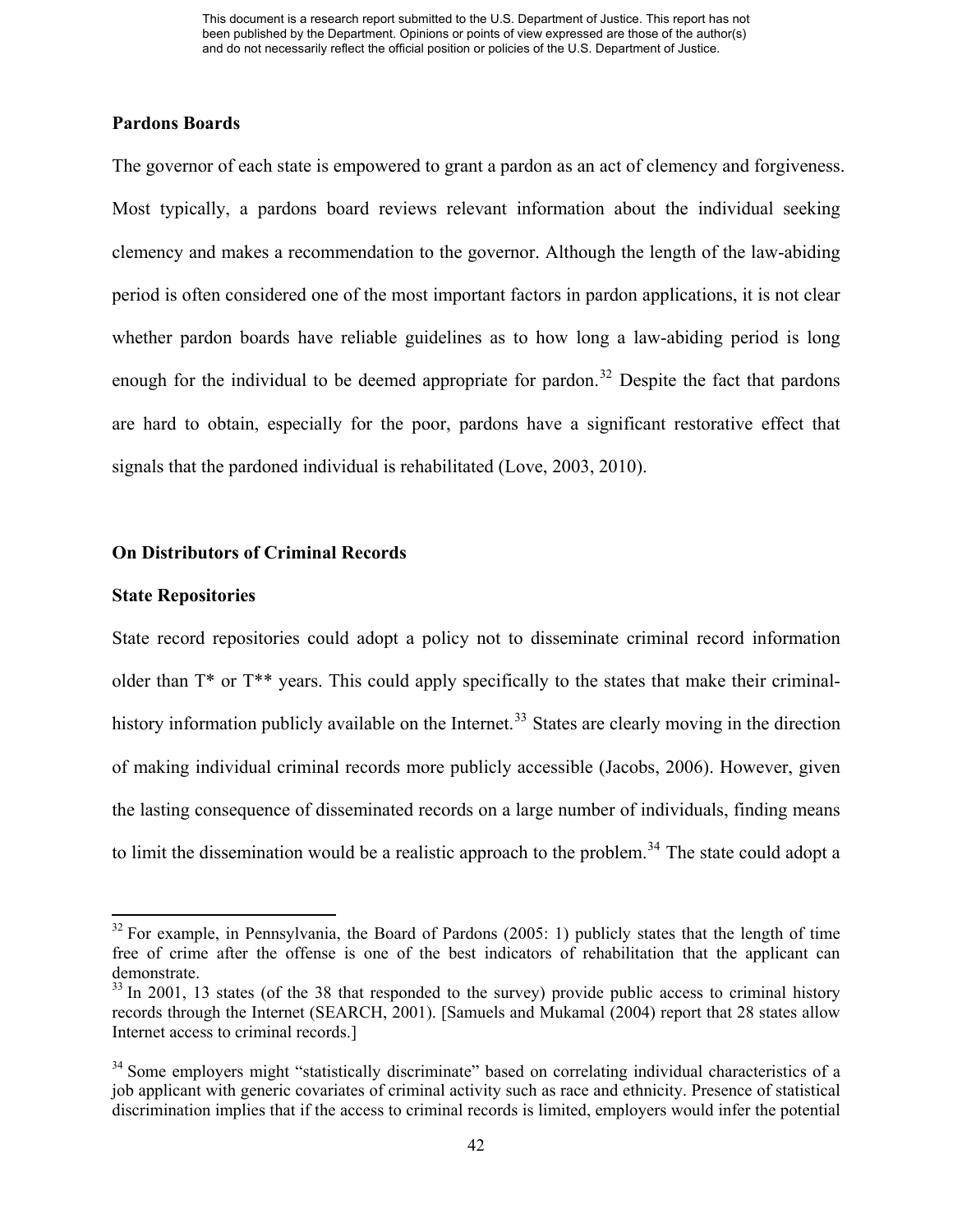policy to seal repository records of events older than T\* or T\*\* years in response to a request from a non-criminal justice agency. Such sealed records could still be accessible for criminal justice purposes. A more aggressive approach would be to expunge records older than *T\** or *T\*\** years.

Even though these judicial procedures tend to be more accessible and reliable than pardon, the popularity of sealing and expungement peaked in the 1970s and has severely declined since then in most jurisdictions (Love, 2003, 2006). Moreover, Love (2003, 2006) reports that there is no one standard in terms of what it means to have a record sealed, expunged, set aside, vacated, or annulled. A record being expunged does not necessarily mean that the record is literally destroyed; rather, the expunged records "almost always remain available for use by law enforcement agencies and the courts, and in some states they may be accessible to other public agencies and even to private investigative services hired to perform criminal background checks for employers" (Love, 2003). Furthermore, critics of sealing and expungement argue that the concealment of records and the denying of past wrongdoing are institutionalized deception and are not compatible with the pursuit of truth, the foundation of a legal system (Franklin and Johnsen, 1980; Kogon and Loughery, 1970).

Despite these criticisms, concealment and denial of criminal records after some "rehabilitation period" are common in many countries. For instance, in the UK, according to the Rehabilitation of Offenders Act 1974, those who are convicted of certain crimes, after specified

<u> 1989 - Johann Stein, marwolaethau a gweledydd a ganlad y ganlad y ganlad y ganlad y ganlad y ganlad y ganlad</u>

employee's probability of having a criminal record based on the accessible information about the person's characteristics such as race. Thus, those who belong to groups that are associated with a high probability of having criminal records but do not themselves have records would be unfairly discriminated against. As a result, limiting employers' access to criminal records could possibly have an adverse consequence for those without criminal records (Bushway, 2004; Finlay, forthcoming; Freeman, 2008; Holzer, et al., 2006; Pager, 2003; Raphael, 2006).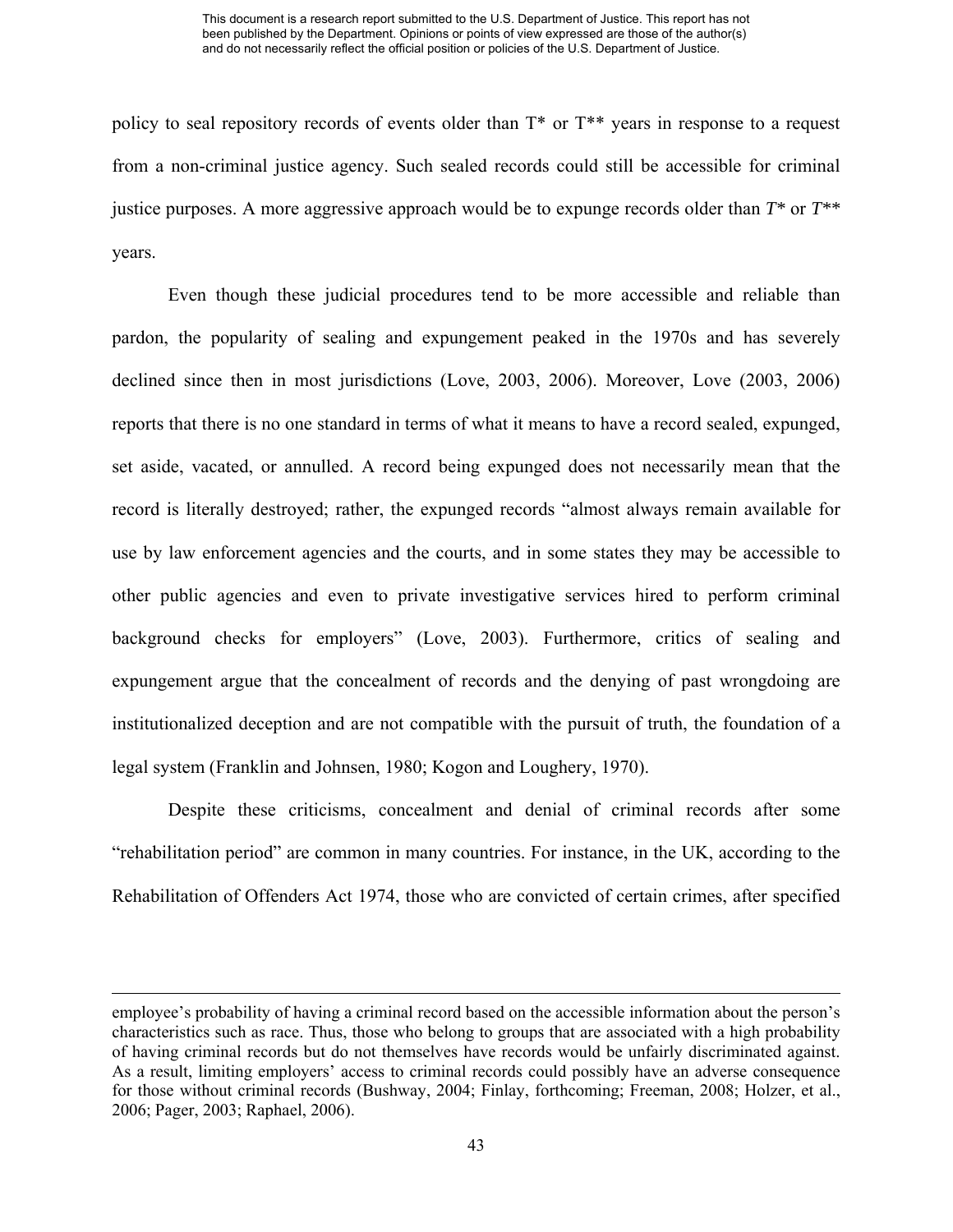rehabilitation periods, are treated as though the crime never happened, and are not obligated to reveal the record when asked at employment settings.<sup>[35](#page-45-0), [36](#page-45-1)</sup>

### **Commercial Vendors**

Because many employers rely on background-check services provided by commercial vendors of criminal records, if states seal or expunge records older than T\* or T\*\* years, this should be accompanied by a process of requiring those old records also to be erased from commercial databases<sup>[37](#page-45-2)</sup>

## **Certificate of Rehabilitation**

The main criticisms of sealing and expungement include the compromise of governmental transparency as well as the possible adverse effect on non-offenders because of statistical discrimination. Certificates of rehabilitation and other similar means can circumvent the problem. Certificates of rehabilitation are designed to remove certain collateral consequences for eligible ex-offenders and can potentially enhance their employment prospects.<sup>[38](#page-45-3)</sup> The certificates reward

<span id="page-45-0"></span><sup>35</sup> The Rehabilitation of Offenders Act of 1974 followed a report called *Living It Down: The Problem of Old Convictions*, which is a report of a committee chaired by Lord Gardiner (1972). The report shows that the longer a convicted person remains crime free, the less likely that the person will commit another crime.

<span id="page-45-2"></span><span id="page-45-1"></span><sup>&</sup>lt;sup>36</sup> For more on the sealing and expungement of criminal records in the European Union, see Loucks, Lyner, and Sullivan (1998). There are also similar systems of sealing and expungement of criminal records in countries such as Canada and Australia (Lam and Harcourt, 2003; Ruddell and Winfree, 2006). <sup>37</sup> Given the considerable discrepancy between the records from official sources (state repositories) and the records from commercial databases (Bushway et al., 2007), it is important that any update (i.e., sealing or expungement) that takes place on the official records is reflected on the records in the commercial sources. Jacobs and Crepet (2008) highlight the difficulty in forcing vendors to make such changes because their right to access the criminal records would be protected by the First Amendment of the Constitution.

<span id="page-45-3"></span><sup>&</sup>lt;sup>38</sup> Criminal history records are regarded as "negative credentials" or a scarlet letter "A" (Nagin, 1998; Kurlychek, Brame, and Bushway, 2006) that signify "social stigma and generalized assumptions of untrustworthiness or undesirability" (Pager, 2007: 33; see also Jacobs, 2006 and Jacobs and Crepet, 2008),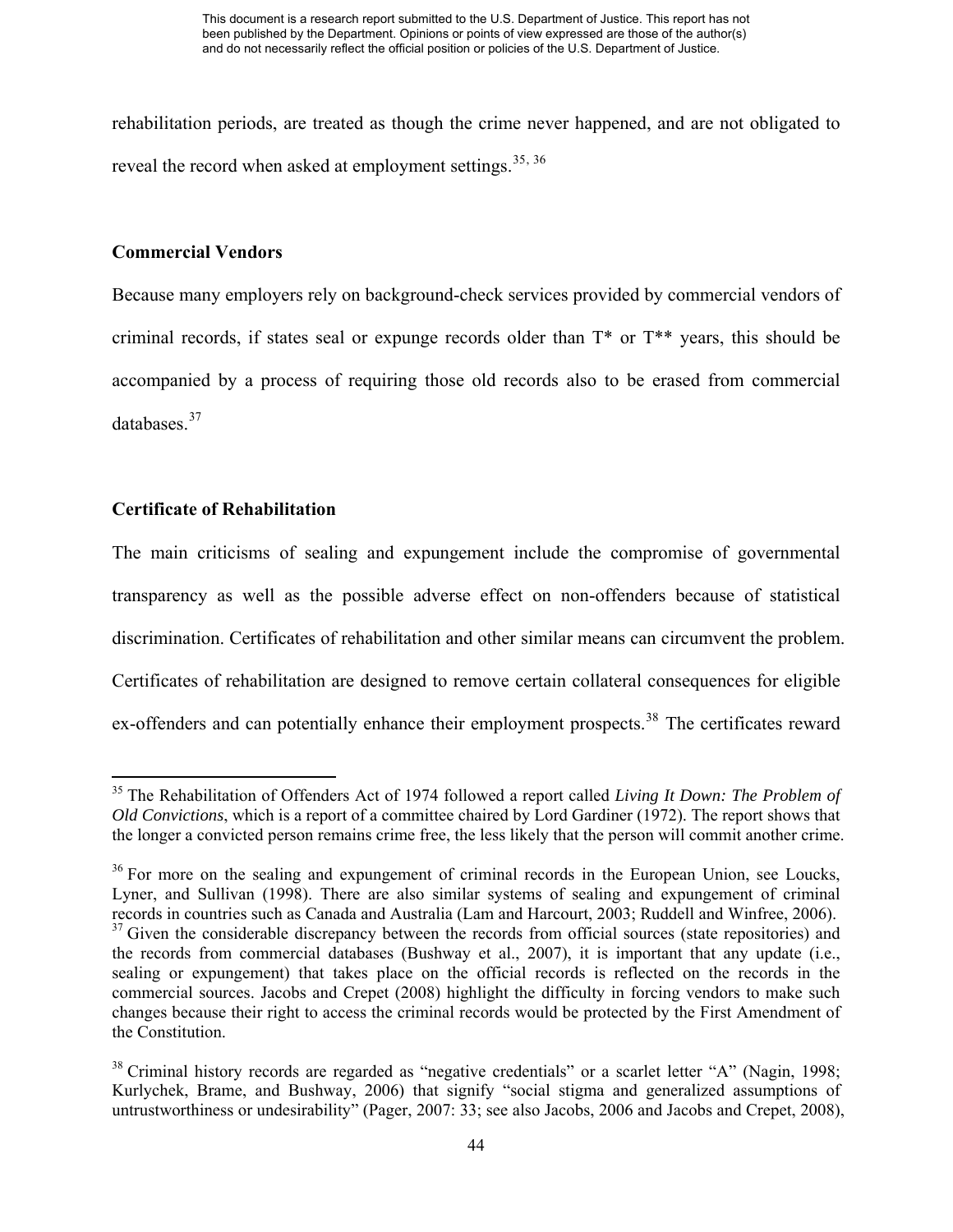good behavior of ex-offenders by explicitly acknowledging them as being rehabilitated rather than erasing the record of their contact with the criminal justice system. Thus, these certificates are similar to pardons in spirit but are relatively more accessible than pardons. Currently, only a handful of states issue such certificates (Love and Frazier, 2006; Samuels and Mukamal, 2004), but they could be used more widely by taking advantage of the empirical evidence of T\* and  $T^{**}$ <sup>[39](#page-46-0)</sup>

# **OUTREACH**

We are committed to the dissemination of our findings, and so have presented the results at various meetings and conferences targeting a wide range of audiences from academics to practitioners, and to policy makers. Mainly for academic audiences, we presented our results at annual meetings of American Society of Criminology (ASC) in 2007, 2008, and 2009. As part of the 2009 ASC meeting, we also wrote an essay that focuses on the policy implications of our research findings, which we presented at one of the sessions at the ASC meeting and was published as part of the conference proceedings. Our paper that describes the results appeared in the May 2009 issue of *Criminology*, the flagship journal of the ASC.

In order to further disseminate our research findings, particularly to the policy-maker community, we presented the findings at the 2009 NIJ conference in June, 2009. At the NIJ

<u> 1989 - Johann Stein, marwolaethau a gweledydd a ganlad y ganlad y ganlad y ganlad y ganlad y ganlad y ganlad</u>

whereas certificates of rehabilitation attempt to emphasize the progress made by the exoffender. Regarding more fair representation of riskiness by taking into account the positive factors, Bushway et al. (2007) mention that it is conceivable for the government to devise some score (like a credit score) that indicates the risk of offending, which can be affected by positive factors such as the length of crime-free time, completion of a drug treatment program, and vocational training, as well as negative factors such as committing another crime (for a similar approach, see Freeman, 2008).

<span id="page-46-0"></span><sup>&</sup>lt;sup>39</sup> Bushway and Sweeten (2007) discuss policy implications regarding the diminished value of old criminal records in the context of collateral consequences.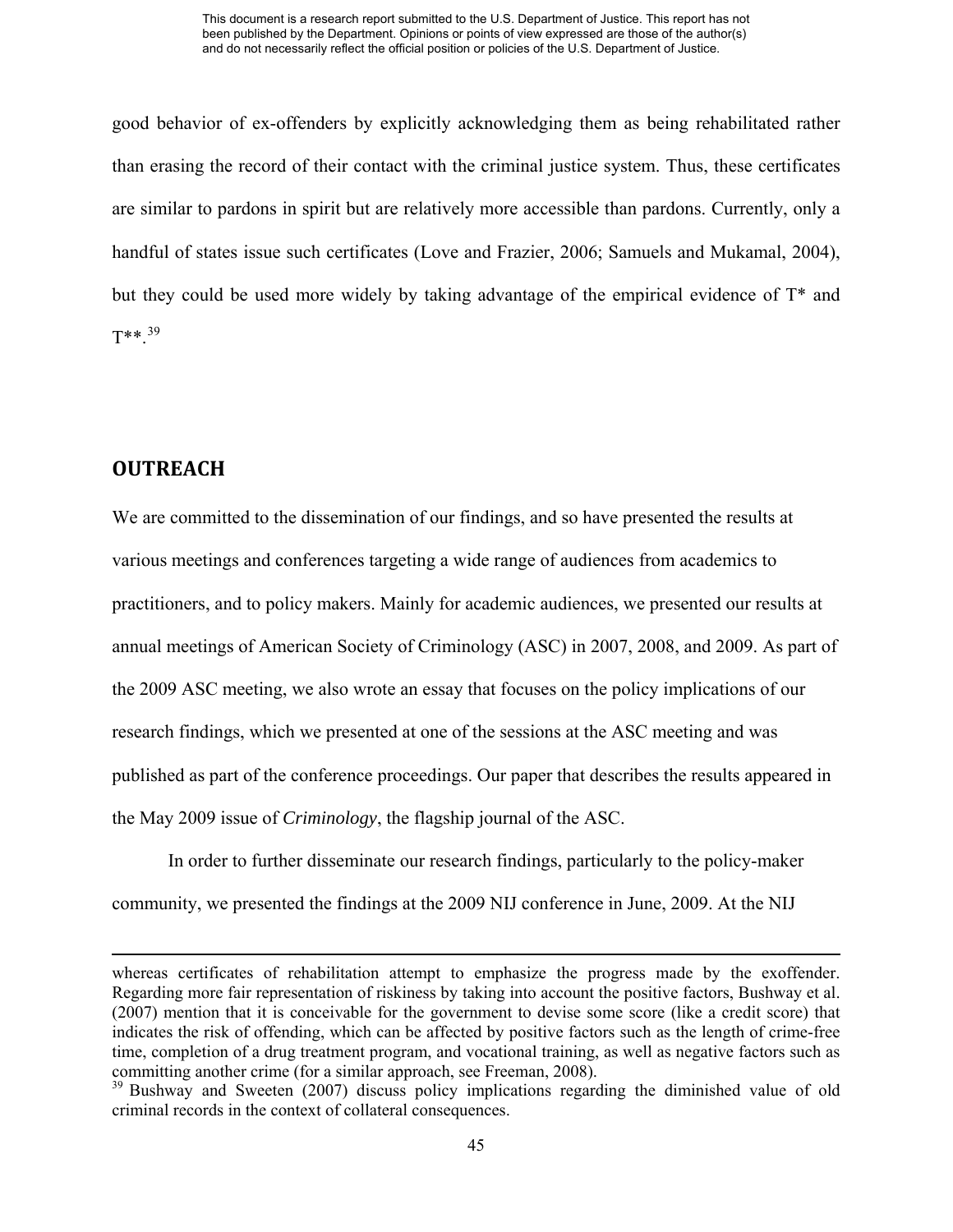conference, Attorney General, Eric H. Holder mentioned our research on redemption during his keynote address, describing it as "potentially transformative." Also, as part of our efforts to disseminate our research, in response to a request from the *NIJ Journal*, we prepared an article that was published in the Journal's issue of June 2009 (No. 263); that issue was widely distributed at the NIJ Conference.

We also presented at a conference convened by the American Bar Association's Commission on Effective Criminal Sanctions titled "Fair Use of Criminal Records in Employment" in Washington, D.C. on January 12, 2008. The ABA conference was organized to facilitate the discussion about the increasing use of criminal background checks for employment screening purposes and the problems that it has started to cause for the individuals who have an isolated but stale criminal record. The conference was attended by individuals and organizations that have strong interests in the relevance of criminal history records in employment such as judges, attorneys representing individuals distressed by the use of background checks as well as hiring organizations using background checks, organizations that facilitate reentry, and background checking industry representatives. The participants at the conference were very interested in our results and anxious to see a copy of our paper with the results. This reflects the potential importance of our project.

We presented our results in 2009 at a conference titled, "Race, Criminal Records, and Employment: Legal Practice and Social Science Research," which was organized by Cornell University School of Industrial and Labor Relations. The conference was attended by a wide range of organizations that facilitate the reentry of prisoners into the workforce, researchers, and lawyers, some of whom represent individuals with criminal records, while others represent firms

46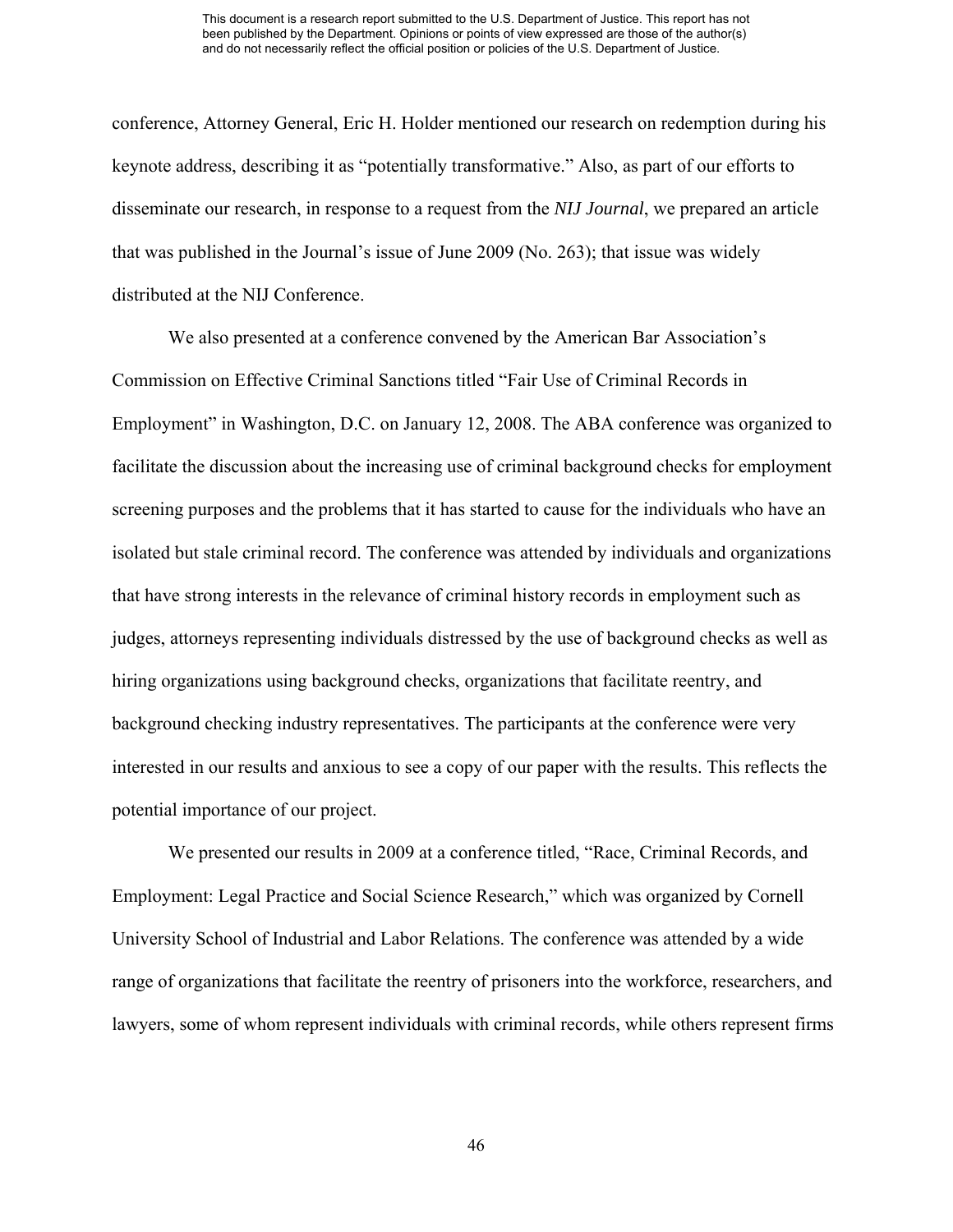that consider applicants with criminal records. Our presentation attracted significant interests among the participants, and it shows the importance of our continuing research on redemption. We also presented our findings at the annual meeting of SEARCH, which was attended by the representatives of all the state criminal record repositories. Our presentation was well received by the representatives who are increasingly interested in the use of criminal history records by employers for the purpose of background checks.

In order to communicate our research findings to the practitioner community, we presented our results at the Occasional Series on Reentry Research in March that was organized by the John Jay College's Prisoner Reentry Institute. Our presentation was well received by both the academic audience and the practitioners who facilitate reentry of ex-offenders. In addition, we presented our results at the conference of the American Correctional Association. We also have received many inquiries about our work from many organizations, including state agencies, such as state correction departments. For such inquiries, we have made ourselves available by sending our article in the *NIJ Journal*, as well as our paper published in *Criminology*, to communicate our research findings.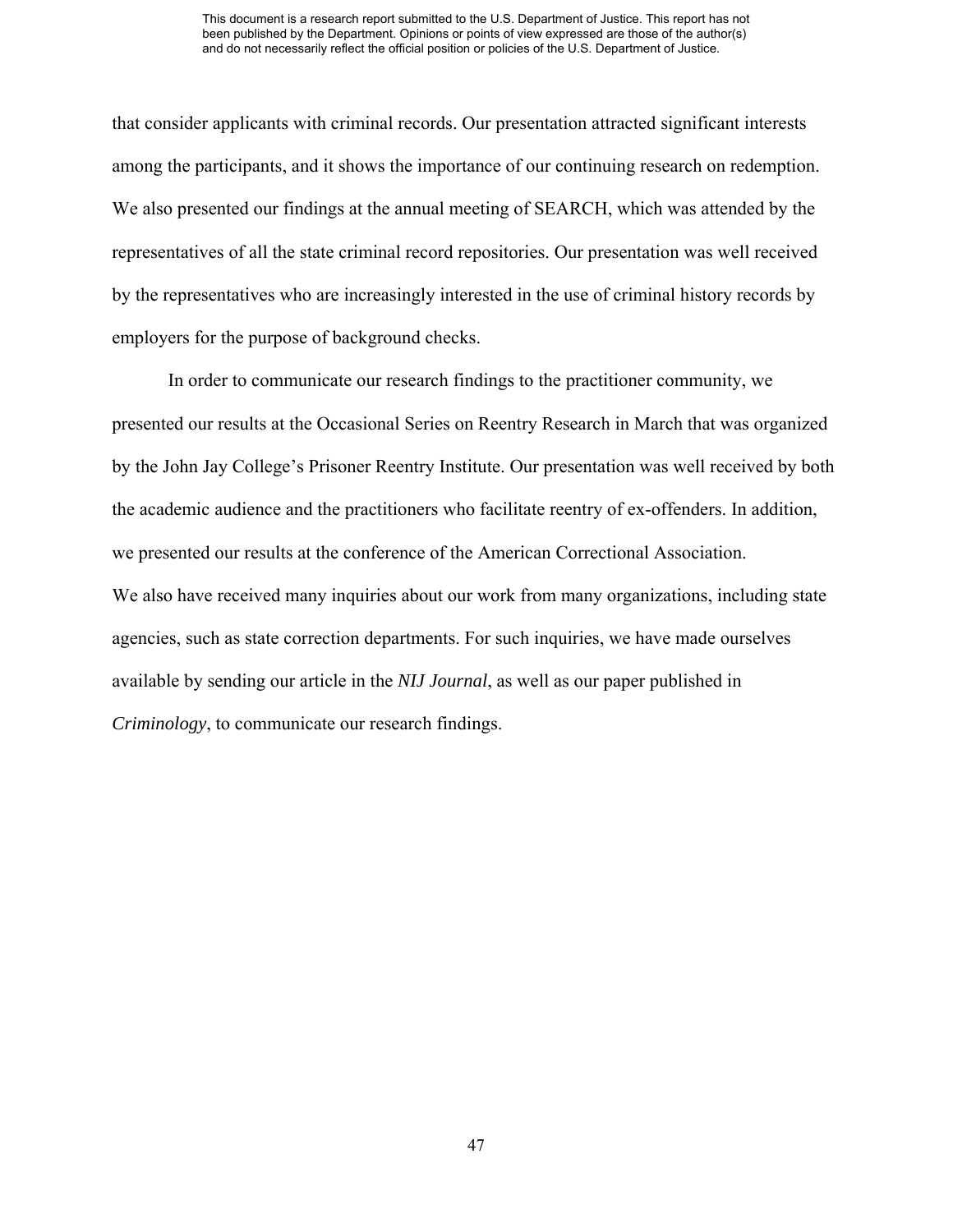# **REFERENCES**

- American Law Institute. 1985. *Model Penal Code: Official Draft and Explanatory Notes. Complete text of Model Penal Code as Adopted at the 1962 Annual Meeting of The American Law Institute at Washington, D.C., May 24, 1962*. Philadelphia, PA: The American Law Institute.
- Bachman, Ronet. *Violence and Theft in the Workplace*. 1994. U.S. Department of Justice. Bureau of Justice Statistics.
- Barada, Paul W. November 1998. Exploding the court check myth. *HR Magazine* 43:16-19.
- Bell, Marjorie. 1957. *Parole in Principle and Practice: A Manual and Report*. New York: National Probation and Parole Association.
- Baumer, Eric, Janet L. Lauritsen, Richard Rosenfeld, and Richard Wright. 1998. The influence of crack cocaine on robbery, burglary, and homicide rates: A cross-city, longitudinal analysis. *Journal of Research in Crime and Delinquency* 35:316-340.
- Beck, Allen J. and Bernard E. Shipley. 1997. *Recidivism of Prisoners Released in 1983.* Washington, DC: U.S. Department of Justice, Bureau of Justice Statistics.
- Blumstein, Alfred. 1995. Youth violence, guns, and the illicit-drug industry. *Journal of Criminal Law and Criminology* 86:10-36.
- Blumstein, Alfred and Jacqueline Cohen. 1979. Estimation of individual crime rates from arrest records. *Journal of Criminal Law and Criminology* 70:561-585.
- Blumstein, Alfred, David P. Farrington, and Soumyo Moitra. 1985. Delinquency careers: innocents, desisters, and persisters. In *Crime and Justice: An Annual Review of Research, vol. 6,* eds. Michael Tonry and Norval Morris. Chicago, IL: University of Chicago Press.
- Blumstein, Alfred, Jacqueline Cohen, Jeffrey A. Roth, and Christy A. Visher. 1986. *Criminal Careers and "Career Criminals."* Washington, DC: National Academy Press.
- Blumstein, Alfred, Frederick P. Rivara, and Richard Rosenfeld. 2005. The rise and decline of homicide - and why. *Annual Review of Public Health* 21:505-541.
- Blumstein, Alfred and Joel Wallman. 2006. The recent rise and fall of American violence. In *The Crime Drop in America, Rev.ed,* eds. Alfred Blumstein and Joel Wallman. New York: Cambridge University Press.
- Brame, Robert, Shawn D. Bushway, and Raymond Paternoster. 2003. Examining the prevalence of criminal desistance. *Criminology* 41:423-448.
- Bureau of Justice Statistics. 2001. *Report of the National Task Force on Privacy, Technology, and Criminal Justice Information.* Washington, DC: U.S. Department of Justice, Bureau of Justice Statistics.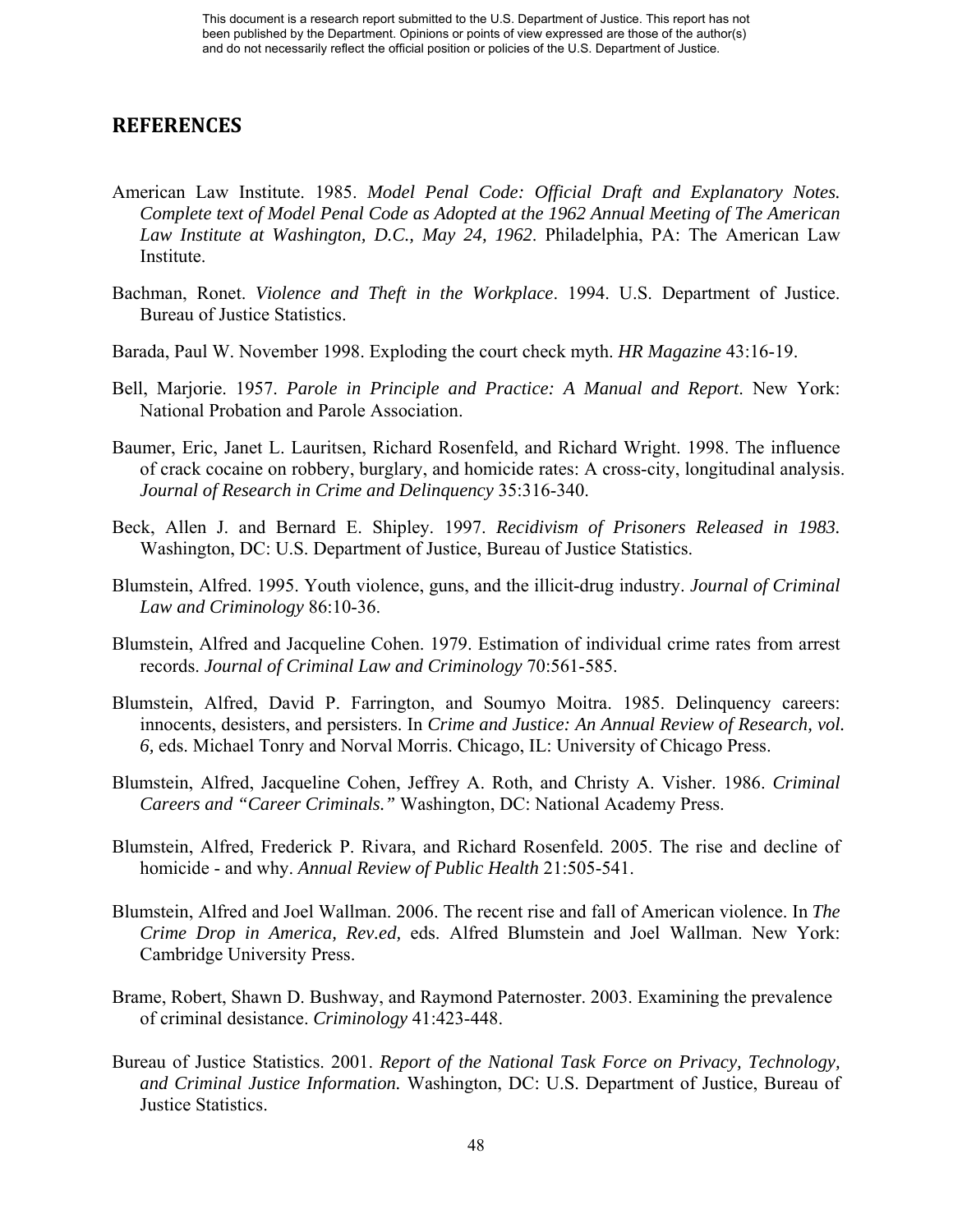- Bureau of Justice Statistics. 2008. *Survey of State Criminal History Information Systems, 2006.* Washington, DC: U.S. Department of Justice, Bureau of Justice Statistics.
- Bushway, Shawn D. 1998. The impact of an arrest on the job stability of young white American men. *Journal of Research in Crime and Delinquency* 35:454-479.
- Bushway, Shawn D. 2004. Labor market effects of permitting employer access to criminal history records. *Journal of Contemporary Criminal Justice* 20:276-291.
- Bushway, Shawn D. and Gary Sweeten. 2007. Abolish lifetime bans for ex-felons. *Criminology & Public Policy* 6:697-706.
- Bushway, Shawn D., Shauna Briggs, Faye Taxman, Meridith Thanner, and Mischelle Van Brakle. 2007. Private providers of criminal history records: Do you get what you pay for? In *Barriers to Reentry? The Labor Market for Released Prisoners in Post-Industrial America*, eds. Shawn Bushway, Michael A. Stoll, and David F. Weiman. New York: Russell Sage Foundation.
- Carey, Corinne. 2004. *No Second Chance: People With Criminal Records Denied Access to Public Housing*. New York: Human Rights Watch.
- Christensen, Ronald. 1967. Projected percentage of U.S. population with criminal arrest and conviction records. In *The President's Commission on Law Enforcement and Administration of Justice, Task Force Report: Science and Technology,* Appendix J. Washington, DC: U.S. Government Printing Office.
- Chung, Ching-Fan, Peter Schmidt, and Ann D. Witte. 1991. Survival analysis: A survey. *Journal of Quantitative Criminology* 7:59-98.
- Collett, David. 2003. *Modeling Survival Data in Medical Research, 2nd ed.* Boca Raton, FL: Chapman & Hall/CRC.
- Community Legal Services, Inc. 2005. *Declaration of Jeffrey Fagan, Ph.D.* http://www.clsphila.org/fagan\_declaration.htm (accessed November 21, 2005).
- Elliott, Delbert S. 1994. Serious violent offenders: Onset, developmental course, and termination – The American Society of Criminology 1993 presidential address. *Criminology* 32:1-21.
- Equal Employment Opportunity Commission. 1987. *Policy statement on the issue of conviction records under title VII of the Civil Rights Act of 1964, as amended, 42 U.S.C. Sec. 2000e et. seq. (1982)*. Washington DC: The U.S. Equal Employment Opportunity Commission.
- Equal Employment Opportunity Commission. 1990. *Notice No. N-915-061. Policy guideline on the consideration of arrest records in employment decisions under title VII of the Civil Rights Act of 1964, as amended, 42 U.S.C. Sec. 2000e et. seq. (1982)*. Washington DC: The U.S. Equal Employment Opportunity Commission.
- Fahey, Jennifer, Cheryl Roberts, and Len Engel. 2006. *Employment of Ex-Offenders: Employer Perspectives*. Boston, MA: Crime and Justice Institute.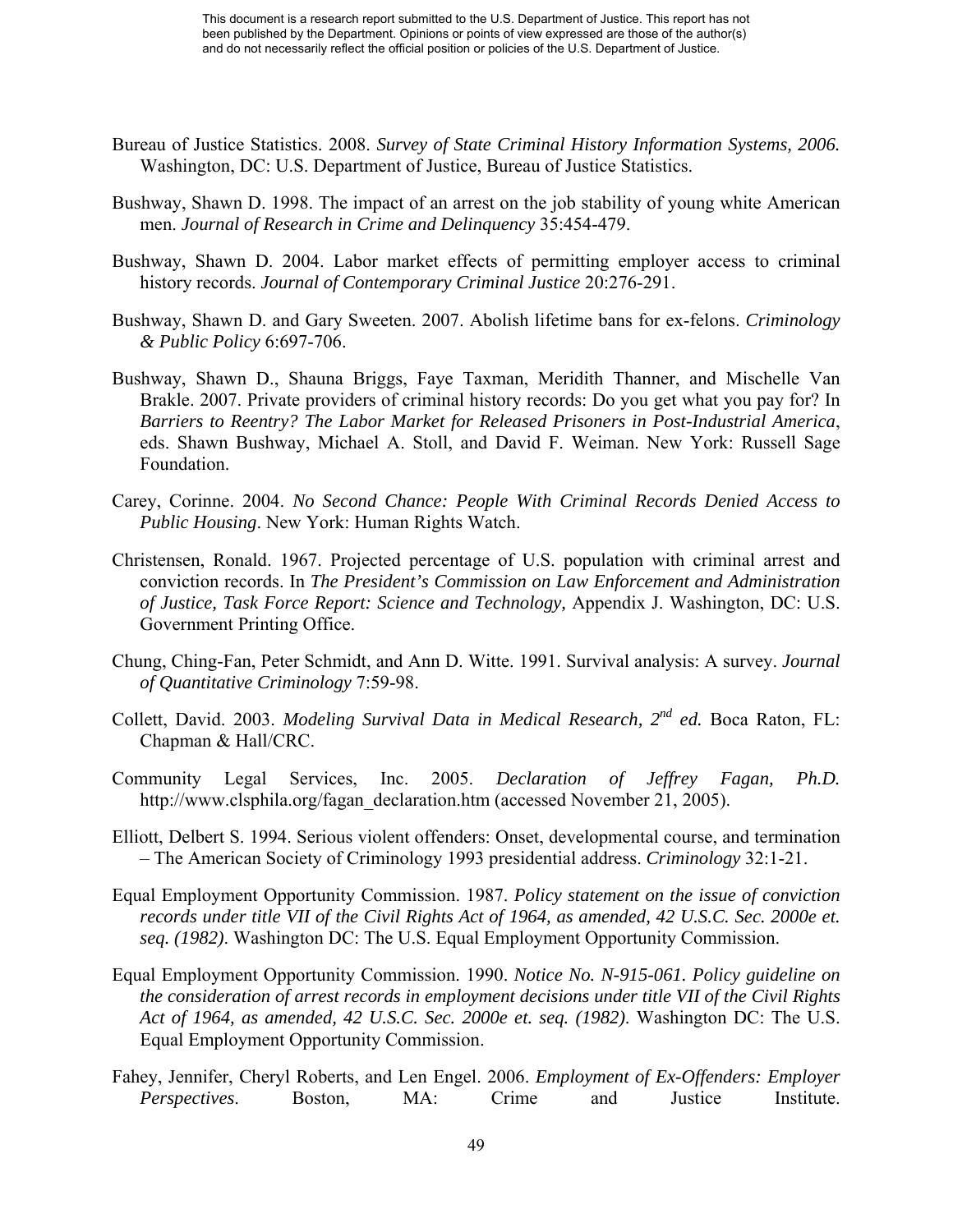http://www.crjustice.org/cji/ex offenders employers 12-15-06.pdf (accessed March 15, 2008).

- Farrington, David. P. 1986. Age and crime. In *Crime and Justice: An Annual Review of Research, vol. 7,* eds. Michael Tonry and Norval Morris. Chicago, IL: University of Chicago Press.
- Farrington, David. P. 1987. Predicting individual crime rates. In *Crime and Justice: An Annual Review of Research, vol. 9,* eds. Don M. Gottfredson and Michael Tonry. Chicago, IL: University of Chicago Press.
- Farrington, David P. 1991. Childhood aggression and adult violence: Early precursors and laterlife outcomes. In *The Development and Treatment of Childhood Aggression*, eds. by Debra J. Pepler and Kenneth H. Rubin. Hillsdale, NJ: Lawrence Erlbaum.
- Farrington, David P., Darrick Jolliffe, J. David Hawkins, Richard F. Catalano, Karl G. Hill, and Rick Kosterman. 2003. Comparing delinquency careers in court records and self-reports. *Criminology* 41:933-958.
- Farrington, David P., Rolf Loeber, Delbert S. Elliott, J. David Hawkins, Denise B. Kandel, Malcolm W. Klein, Joan McCord, David C. Rowe, and Richard E. Tremblay. 1990. Advancing knowledge about the onset of delinquency and crime. In *Advances in Clinical Child Psychology, vol. 13,* eds. Benjamin B. Lahey and Alan E. Kazdin. New York: Plenum.
- Federal Bureau of Investigation. 1981-2001, 2008. *Crime in the United States, 1980-2000, 2007.* Washington, DC: U.S. Department of Justice, Federal Bureau of Investigation.
- Finlay, Keith. Forthcoming. Effect of employer access to criminal history data on the labor market outcomes of ex-offenders and non-offenders. In *Studies of Labor Market Intermediation*, ed. David Autor. Chicago, IL: University of Chicago Press.
- Franklin, Marc A. and Diane Johnsen. 1981. Expunging criminal records: Concealment and dishonesty in an open society. *Hofstra Law Review* 9:733-774.
- Freeman, Richard. 2008. Incarceration, criminal background checks, and employment in a low(er) crime society. *Criminology & Public Policy* 7:405-412.
- Gardiner, Lord (Chairman). 1972. *Living It Down: The Problem of Old Convictions, The Report of a Committee set up by JUSTICE, The Howard League for Penal Reform, and the National Association for the Care and Resettlement of Offenders*. London, UK: Stevens.
- Geerken, Michael R. 1994. Rap sheets in criminological research: Considerations and caveats. *Journal of Quantitative Criminology* 10:3-21.
- Gendreau, Paul, Tracy Little, and Claire Goggin. 1996. A meta-analysis of the predictors of adult offender recidivism: What works! *Criminology* 34:575-608.
- Gottfredson, Don M. 1999. *Effects of Judges' Sentencing Decisions on Criminal Careers*. National Institute of Justice: Research in Brief. Washington, D.C.: U.S. Department of Justice.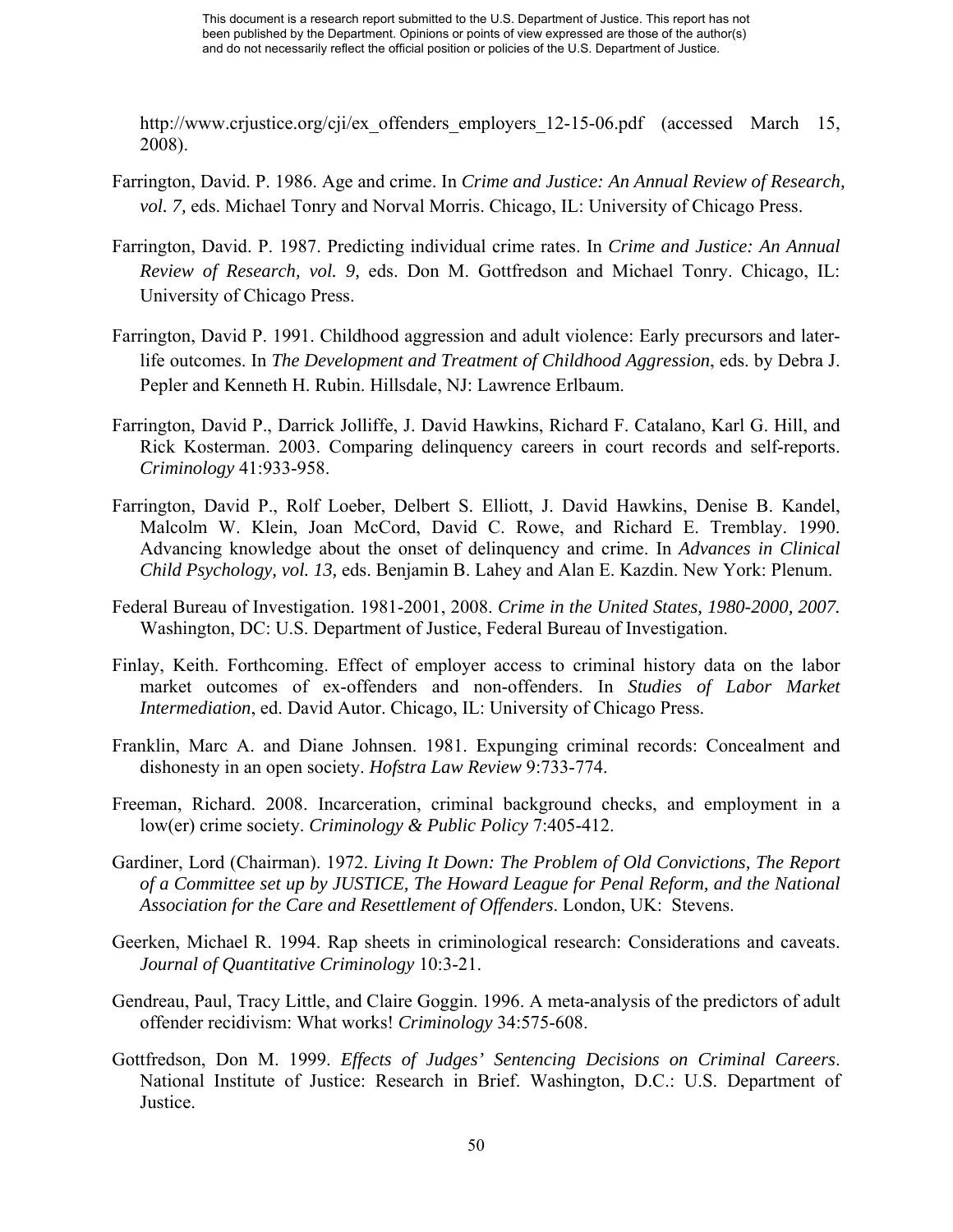- Gottfredson, Michael R. and Travis Hirschi. 1990. *A General Theory of Crime*. Stanford: Stanford University Press.
- Grogger, Jeffrey. 1995. The effect of arrests on the employment and earnings of young men. *Quarterly Journal of Economics* 110:51-71.
- Hahn, Jeffrey M. 1991. Pre-employment information services: employers beware? *Employee Relations Law Journal* 17:45-69.
- Harris, Patricia M. and Kimberly S. Keller. 2005. Ex-offenders need not apply: The Criminal background check in hiring decisions. *Journal of Contemporary Criminal Justice* 21:6-30.
- Henry, Jessica S. and James B. Jacobs. Ban the box to promote ex-offender employment. *Criminology & Public Policy* 6:755-762.
- Hinton, Derek. 2004. *The Criminal Records Manual: The Complete National Reference for the Legal Access and Use of Criminal Records.* Tempe, AZ: Facts on Demand Press.
- Hirschi, Travis and Michael Gottfredson. 1983. Age and the explanation of crime. *American Journal of Sociology* 89:552-584.
- Holzer, Harry J., Steven Raphael, and Michael A. Stoll. 2003, March. *Employer demand for exoffenders: Recent evidence from Los Angeles*. Paper presented at the Urban Institute Roundtable on Offender Re-Entry, New York.
- Holzer, Harry J., Steven Raphael, and Michael A. Stoll. 2004. Will employers hire former offenders?: Employer preferences, background checks, and their determinants. In *Imprisoning America: The Social Effects of Mass Incarceration, eds. Mary Patillo, David F.* Weiman, and Bruce Western. New York: Russell Sage Foundation.
- Holzer, Harry J., Steven Raphael, and Michael A. Stoll. 2006. Perceived criminality, criminal background checks, and the racial hiring practices of employers. *Journal of Law and Economics* 49:451-480.
- Jacobs, James B. 2006. Mass incarceration and the proliferation of criminal records. *University of St. Thomas Law Journal* 3:387-420.
- Jacobs, James B. and Tamara Crepet. 2008. The expanding scope, use, and availability of criminal records. *Journal of Legislation and Public Policy* 11:177-213.
- Kethineni, Sesha and David N. Falcone. Employment and ex-offenders in the United States: Effects of legal and extra legal factors. *Probation Journal* 54:36-51.
- Klein, John P. and Melvin L. Moeschberger. 2005. *Survival Analysis: Techniques for Censored and Truncated Data*. New York: Springer
- Kongon, Bernard and Donald L. Loughery, Jr. 1970. Sealing and expungement of criminal records – The big lie. *The Journal of Criminal Law, Criminology and Police Science* 61:378- 392.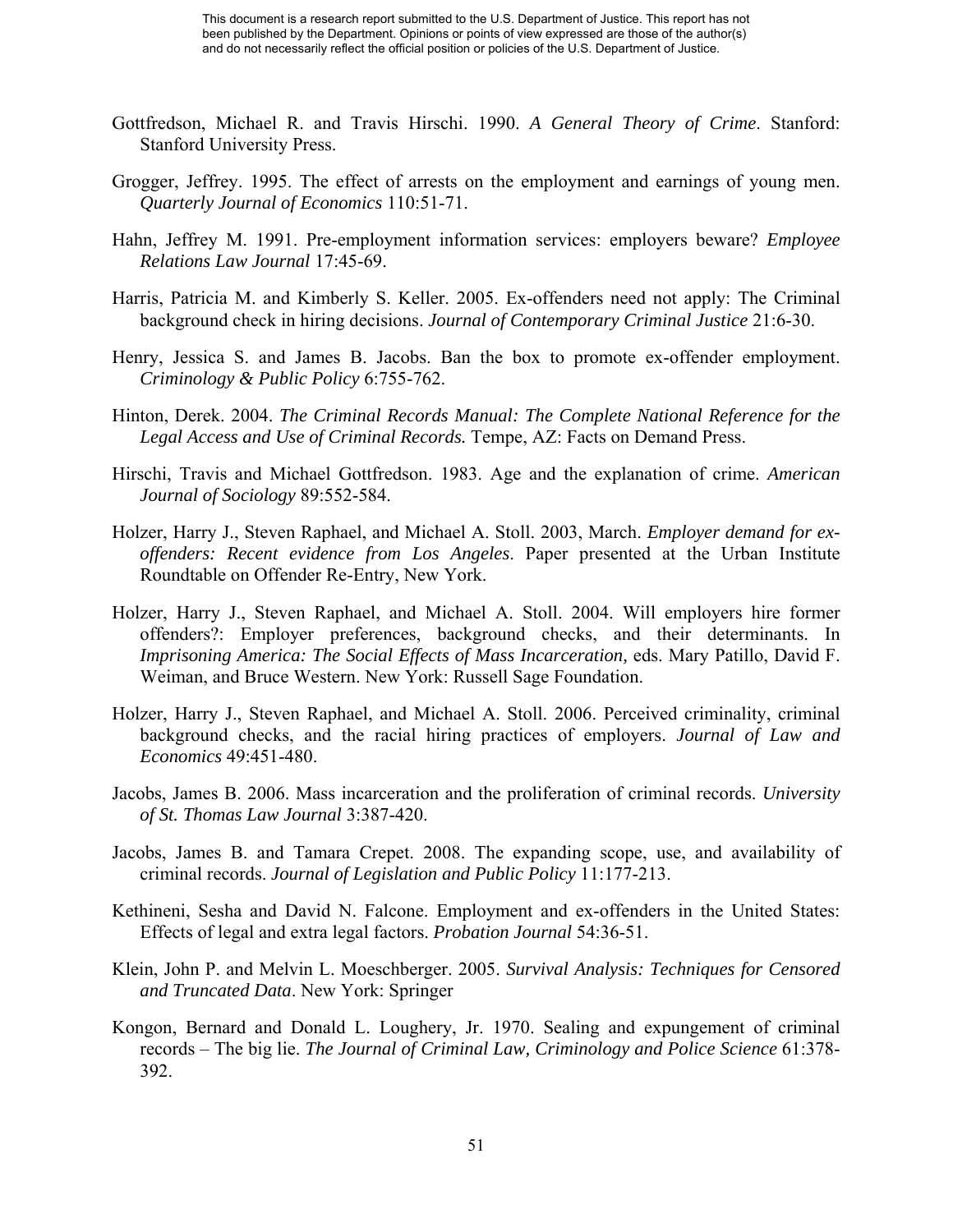- Kurlychek Megan C., Robert Brame, and Shawn D. Bushway. 2006. Scarlet letters and recidivism: Does an old criminal record predict future offending? *Criminology & Public Policy* 5:483-504.
- Kurlychek Megan C., Robert Brame, and Shawn D. Bushway. 2007. Enduring risk? Old criminal records and predictions of future criminal involvement. *Crime & Delinquency* 53:64-83.
- Lam, Helen and Mark Harcourt. 2003. The use of criminal record in employment decisions: The rights of ex-offenders, employers and the public. *Journal of Business Ethics* 47:237-252.
- Langan, Patrck A. and David J. Levin. 2002. *Recidivism of Prisoners Released in 1994.* Washington, DC: U.S. Department of Justice, Bureau of Justice Statistics.
- Levashina, Julia and Michael A. Campion. 2009. Expected practices in background checking: Review of the human resource management literature. *Employee Responsibilities and Rights Journal* 21:231-249.
- Loucks, Nancy, Olwen Lyner, and Tom Sullivan. 1998. The employment of people with criminal records in the European Union. *European Journal of Criminal Policy and Research* 6:195- 210.
- Love, Margaret C. 2003. Starting over with a clean slate: In praise of a forgotten section of the model penal code. *Fordham Urban Law Journal* 30:1705-1741.
- Love, Margaret C. 2006. *Relief from the Collateral Consequences of a Criminal Conviction: A State-by-State Resource Guide*. Buffalo, NY: Williams S. Hein & Co., Inc.
- Love, Margaret C. 2010. The twilight of the pardon power. *Journal of Criminal Law and Criminology*, Vol. 100, No. 3. Available at SSRN: http://ssrn.com/abstract=1569874.
- Love, Margaret C. and April Frazier. 2006. Certificates of rehabilitation and other forms of relief from the collateral consequences of conviction: A survey of state laws. In *Second Chances in the Criminal Justice System: Alternatives to Incarceration and Reentry Strategies*, ed. ABA Commission on Effective Criminal Sanctions. Washington DC: American Bar Association.
- Maltz, Michael D. 1976. Privacy, criminal records, and information systems. In *Operations research in law enforcement, justice, and societal security,* eds. Sidney H. Brounstein and Murray Kamrass. Lexington, MA: D.C. Heath and Company.
- Maltz, Michael D. 1984. *Recidivism*. Orlando, FL: Academic Press.
- May, Bruce E. 1995. The character component of occupational licensing laws: A continuing barrier to the ex-felon's employment opportunities. *North Dakota Law Review* 71:187-210.
- Müeller, Hans-Georg and Jane-Ling Wang. 1994. Hazard rate estimation under random censoring with varying kernels and bandwidths. *Biometrics* 50:61-76.
- Munro, Neil. 2002. The ever-expanding network of local and federal databases. *Communication of the ACM* 45:17-19.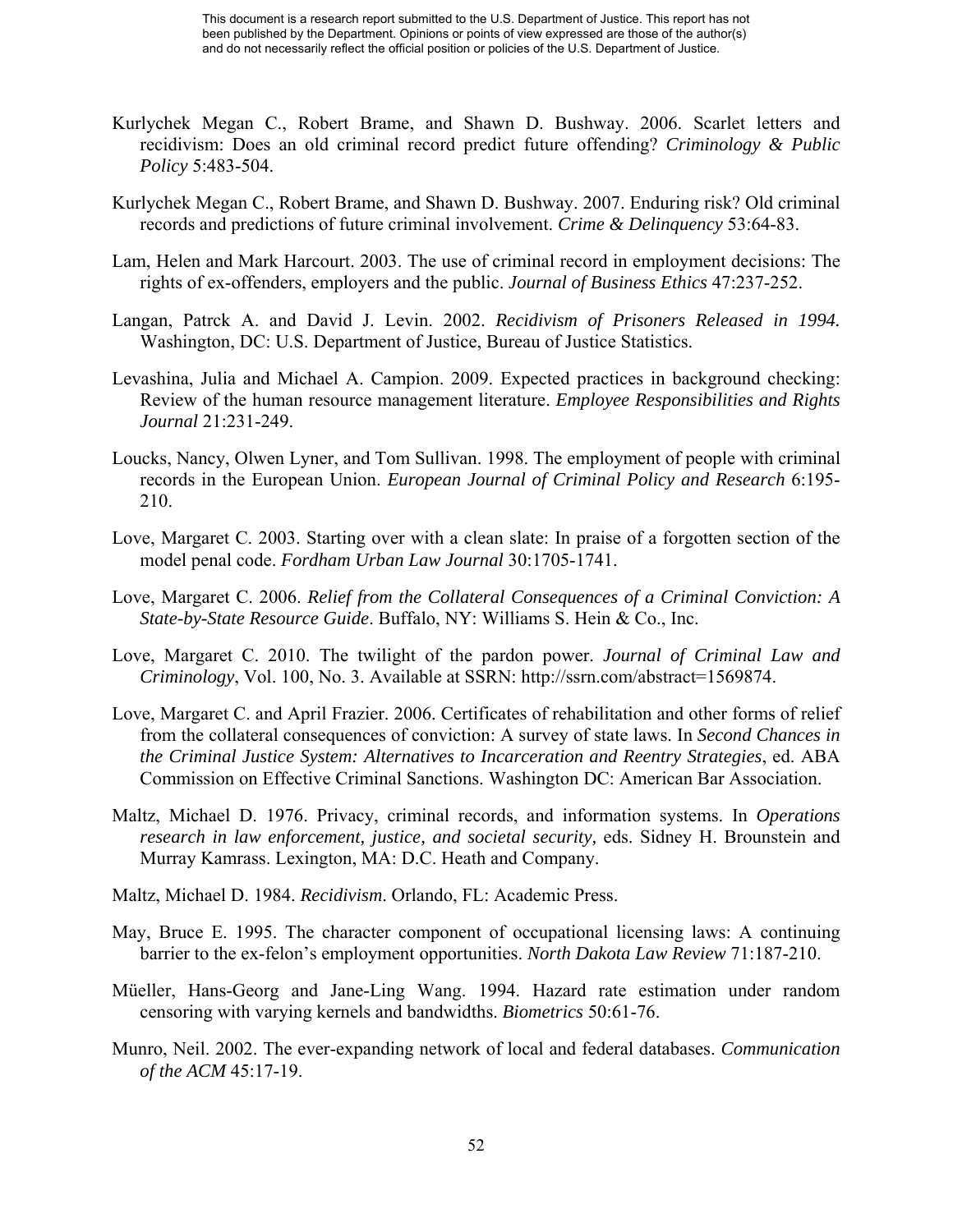- Nagin, Daniel S. 1998. Criminal deterrence research at the outset of the twenty-first century. In *Crime and Justice: An Annual Review of Research, vol. 23,* ed. Michael Tonry. Chicago, IL: University of Chicago Press.
- Nagin, Daniel S. and Joel Waldfogel. 1995. The effects of criminality and conviction on the labor market status of young British offenders. *International Review of Law and Economics* 15:109-126.
- National Consortium on Violence Research. n.d. *FBI Uniform Crime Reports Arrests Data Cube.* http://saturn.heinz.cmu.edu/cognos/cgi-bin/upfcgi.exe (accessed April 10, 2008).
- National Council on Crime and Delinquency. 1962. Annulment of a conviction of crime: A model act. *Crime and Delinquency* 8:97-102
- National Employment Law Project. 2008. *Major U.S. Cities Adopt New Hiring Policies Removing Unfair Barriers to Employment of People with Criminal Records*. http://www.nelp.org/nwp/second\_chance\_labor\_project/citypolicies.cfm (accessed March 13, 2008).
- Orsagh, Thomas. 1992. *Multi-State Offender: A Report Concerning State Prisoners Who were Criminally Active in More than One State*. Washington, DC: Bureau of Justice Statistics.
- Pager, Devah. 2003. The mark of a criminal record. *American Journal of Sociology* 108:937-975.
- Pager, Devah. 2006. Evidence-based policy for successful prisoner reentry (Reaction Essay). *Criminology & Public Policy* 5:505-514.
- Pager, Devah. 2007. *Marked: Race, Crime, and Finding Work in an Era of Mass Incarceration*. Chicago, IL: University of Chicago Press.
- Pennsylvania Board of Pardons. 2005. *Factors Considered by the Board of Pardons in Evaluating Pardon /Commutation Requests*. Pennsylvania Board of Pardons, Commonwealth of Pennsylvania. http://sites.state.pa.us/PA\_Exec/BOP/ref\_lib/FactorsPardon.doc (accessed January 6, 2008).
- Petersilia, Joan. 2003. *When Prisoners Come Home: Parole and Prisoner Reentry*. New York: Oxford University Press.
- Piper, Elizabeth S. 1985. Violent recidivism and chronicity in the 1958 Philadelphia cohort. *Journal of Quantitative Criminology* 1:319-344.
- Piquero, Alex R., Alfred Blumstein, Robert Brame, Rudy Haapanen, Edward Mulvey, and Daniel S. Nagin. 2001. Assessing the impact of exposure time and incapacitation on longitudinal trajectories of criminal offending. *Journal of Adolescent Research* 16:54-74.
- Piquero, Alex R., David P. Farrington, and Alfred Blumstein. 2003. The criminal career paradigm: Background and recent developments. In *Crime and Justice: A review of research, vol. 30,* ed. Michael Tonry. Chicago, IL: University of Chicago Press.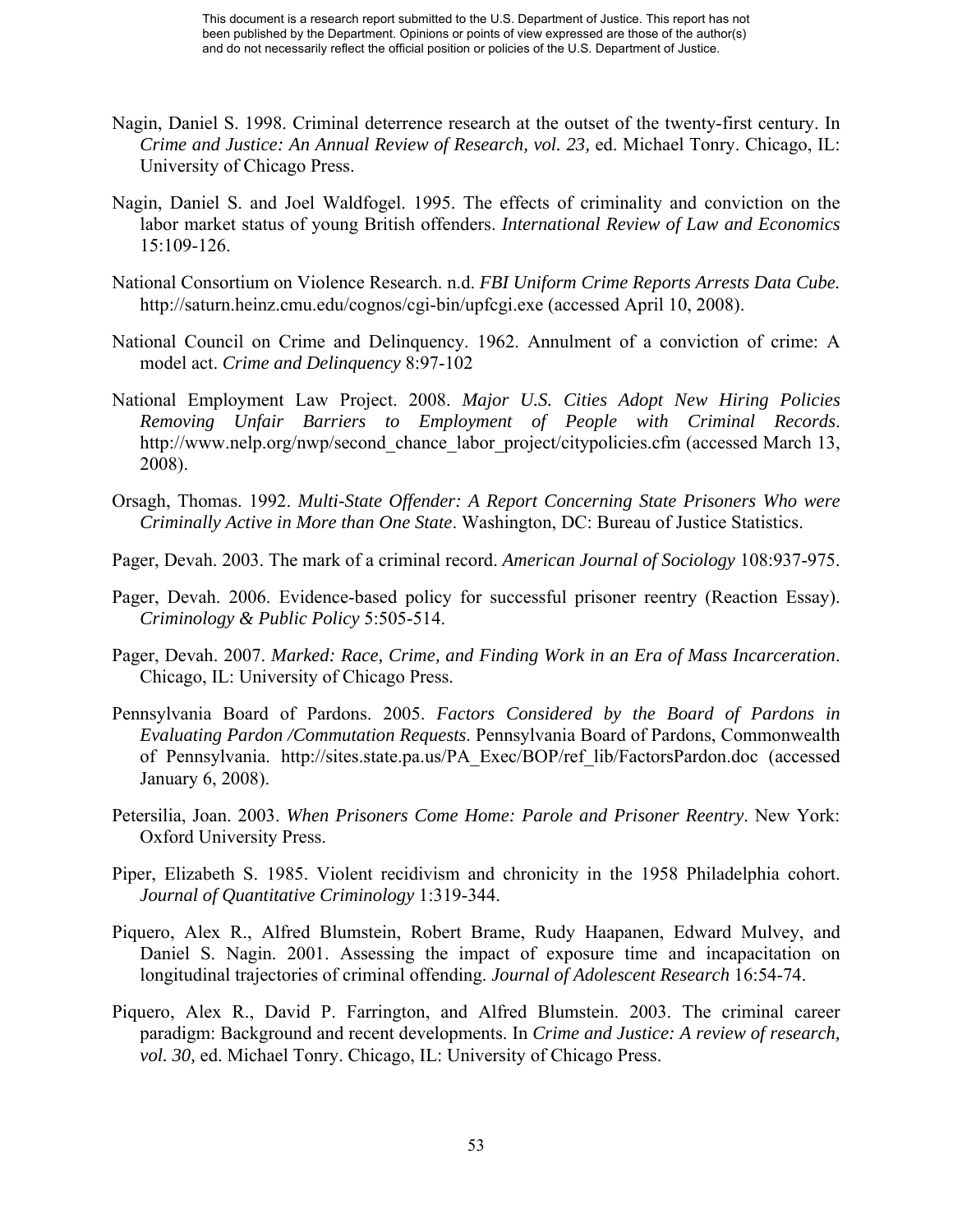- Piquero, Alex R., David P. Farrington, and Alfred Blumstein. 2007. *Key Issues in Criminal Career Research: New Analyses of the Cambridge Study in Delinquent Development*. Cambridge, UK: Cambridge University Press.
- Raphael, Steven. 2006. Should criminal history records be universally available? *Criminology & Public Policy* 5:515-522.
- Ruddell, Rick and Thomas Winfree, Jr. 2006. Setting aside criminal convictions in Canada: A successful approach to offender reintegration. *The Prison Journal* 86: 452-469.
- Sampson, Robert J. and John H. Laub. 1993. *Crime in the Making: Pathways and Turning Points Through Life.* Cambridge, MA: Harvard University Press.
- Sampson, Robert. J. and John H. Laub. 2003. Life-course desisters? Trajectories of crime among delinquent boys followed to age 70. *Criminology* 41:301-340.
- Sampson, Robert J., John H. Laub, and Christopher Wimer. 2006. Does marriage reduce crime? A counterfactual approach to within-individual causal effects. *Criminology* 44:465-508.
- Samuels, Paul and Debbie Mukamal. 2004. *After Prison: Roadblocks to Reentry*. New York: Legal Action Center. [http://www.lac.org/lac/upload/lacreport/LAC\\_PrintReport.pdf](http://www.lac.org/lac/upload/lacreport/LAC_PrintReport.pdf) (accessed March15, 2008).
- Schmidt, Peter, and Ann D. Witte. 1988. *Predicting Recidivism Using Survival Models.* New York: Springer-Verlag.
- Schwartz, Richard D. and Jerome H. Skolnick. 1962. Two studies of legal stigma. *Social Problems* 10:133-142.
- Scott, Craig R. 1987. Negligent hiring: Guilty by association. *Personnel Administrator*, October. 32-34.
- SEARCH Group, Incorporated. 2005. *Report of the National Task Force on the Commercial Sale of Criminal Justice Information*. Sacramento, CA: SEARCH Group, Inc.
- SEARCH Group, Incorporated. 2001 April. *Survey of which states provide public access to their criminal history records through the Internet*. Sacramento, CA: SEARCH Group, Inc. http://www.search.org/files/pdf/internet\_cch\_survey\_II.pdf (accessed February 4, 2008).
- Slora, Karen B. An empirical approach to determining employee deviance base rates. *Journal of Business and Psychology* 4:199-219.
- Society for Human Resource Management. 2005. *2004 Reference and Background Checking*  Survey Report. Alexandria, VA: Society for Human Resource Management.
- Society for Human Resource Management. 2010, January. *Background Checking: Conducting Criminal Background Checks*.

http://www.shrm.org/Research/SurveyFindings/Articles/Pages/BackgroundCheckCriminalCh ecks.aspx (accessed March 10, 2010).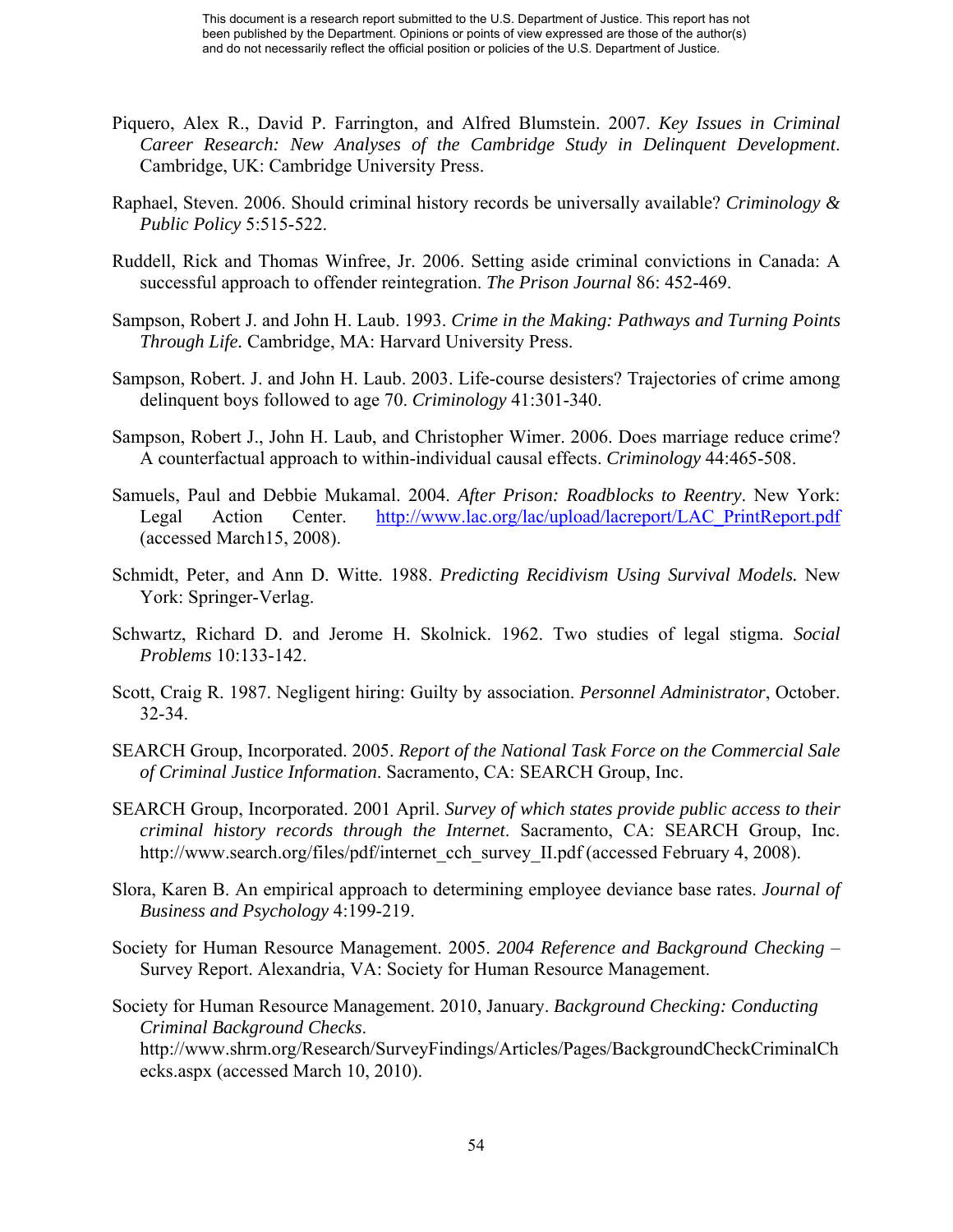- Stoll, Michael A. and Shawn D. Bushway. 2008. The effect of criminal background checks on hiring ex-offenders. *Criminology & Public Policy* 7:371-404.
- Tracy, Paul E., Marvin E. Wolfgang, and Robert M. Figlio. 1990. *Delinquency Careers in Two Birth Cohorts*. New York: Plenum.
- Transportation Security Administration. n.d. *Disqualifiers HAZMAT Endorsement Threat Assessment Program*. U.S. Department of Homeland Security, Transportation Security Administration. http://www.tsa.gov/what\_we\_do/layers/hazmat/disqualifiers.shtm (accessed February 1, 2008).
- Travis, Jeremy. 2002. Invisible punishment: An instrument of social exclusion. In *Invisible Punishment: The Collateral Consequences of Mass Imprisonment*, eds. Marc Mauer and Meda Chesney-Lind. New York: The New Press.
- Uggen, Christopher. 1999. Ex-offenders and the conformist alternative: A job quality model of work and crime. *Social Problems* 46:127-151.
- Uggen, Christopher, Jeff Manza, and Melissa Thompson. 2006. Citizenship, democracy, and the civic reintegration of criminal offenders. *The ANNALS of the American Academy of Political and Social Science* 605:281-310.
- U.S. Census Bureau. 1996. *Historical Annual Time Series of State Population Estimates and Demographic Components of Change 1980-1990, by Single Year of Age and Sex.* Washington, DC: U.S. Census Bureau.
- U.S. Census Bureau. 2000. *1990- 1999 Annual Time Series of State Population Estimates by Single Year of Age and Sex.* Washington, DC: U.S. Census Bureau.
- U.S. Census Bureau. 2007. *Annual Estimates of the Resident Population by Single-Year of Age and Sex for the United States and States: April 1, 2000 to July 1, 2006.* Washington, DC: U.S. Census Bureau.
- U.S. Department of Justice. 2006. *The Attorney General's Report on Criminal History Background Checks.* Washington, DC: U.S. Department of Justice.
- U.S. Department of Labor. 2010. *Government Incentives & Assistance for Employers.* http://www.doleta.gov/business/incentives/ (accessed April 1, 2010).
- Visher, Christy A., Pamela K. Lattimore, and Richard L. Linster. 1991. Predicting the recidivism of serious youthful offenders using survival models. *Criminology* 29:329-366.
- Wang, Jane-Ling. 2005. Smoothing hazard rate. In *Encyclopedia of Biostatistics, 2nd ed*., eds. Armitage and Colton, 7. Chichester, UK: John Wiley & Sons, Ltd.
- Warr, Mark. 1998. Life-course transitions and desistance from crime. *Criminology* 36:183-216.
- Wallman, Joel and Alfred Blumstein. 2006. After the crime drop. In *The Crime Drop in America, Rev.ed,* eds. Alfred Blumstein and Joel Wallman. New York: Cambridge University Press.